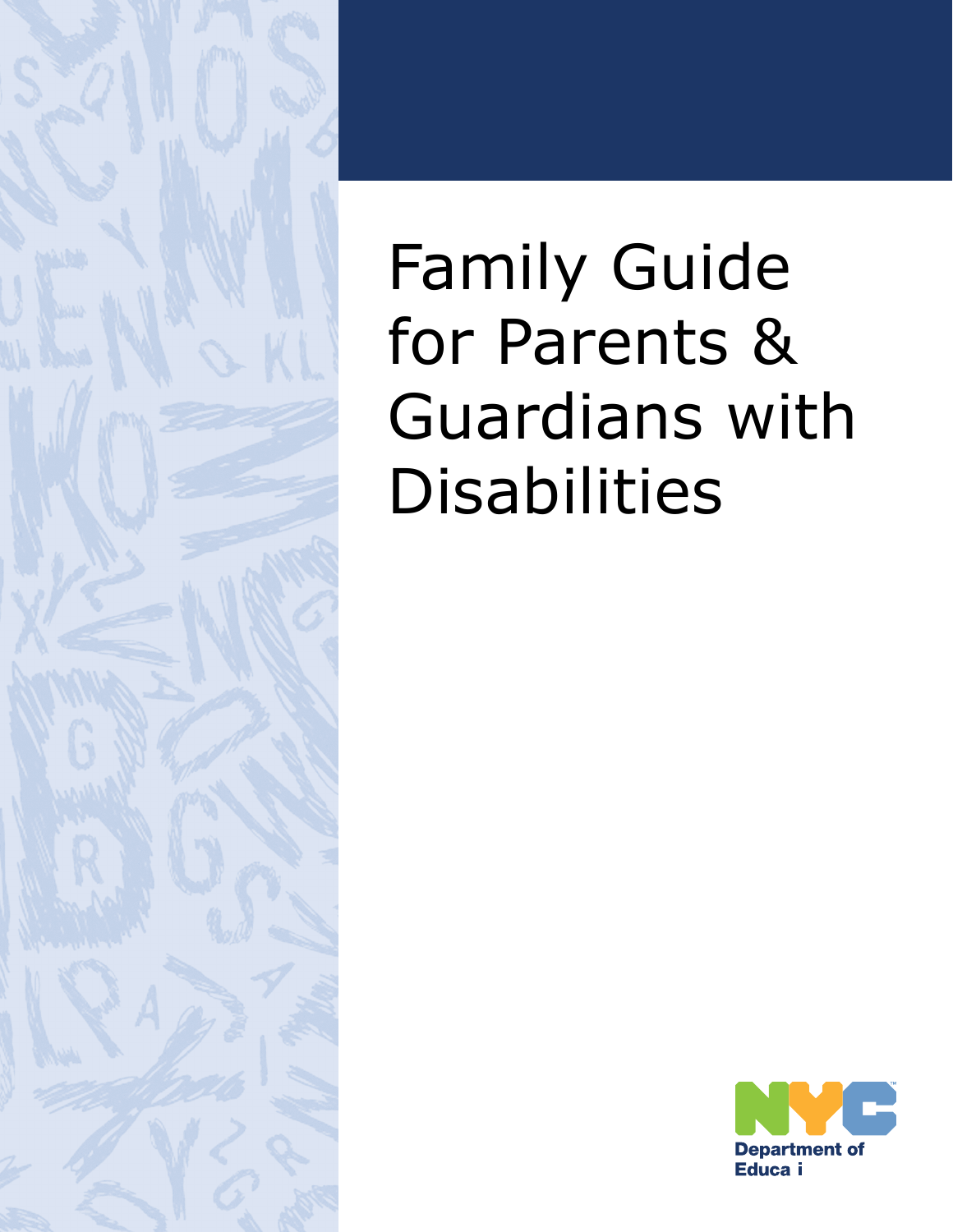# **Table of Contents**

| Letter from the Commissioner of the Mayor's Office |
|----------------------------------------------------|
|                                                    |
| School Building Accessibility and Accommodations23 |
|                                                    |
|                                                    |
|                                                    |
| Opportunities for Family Engagement 32             |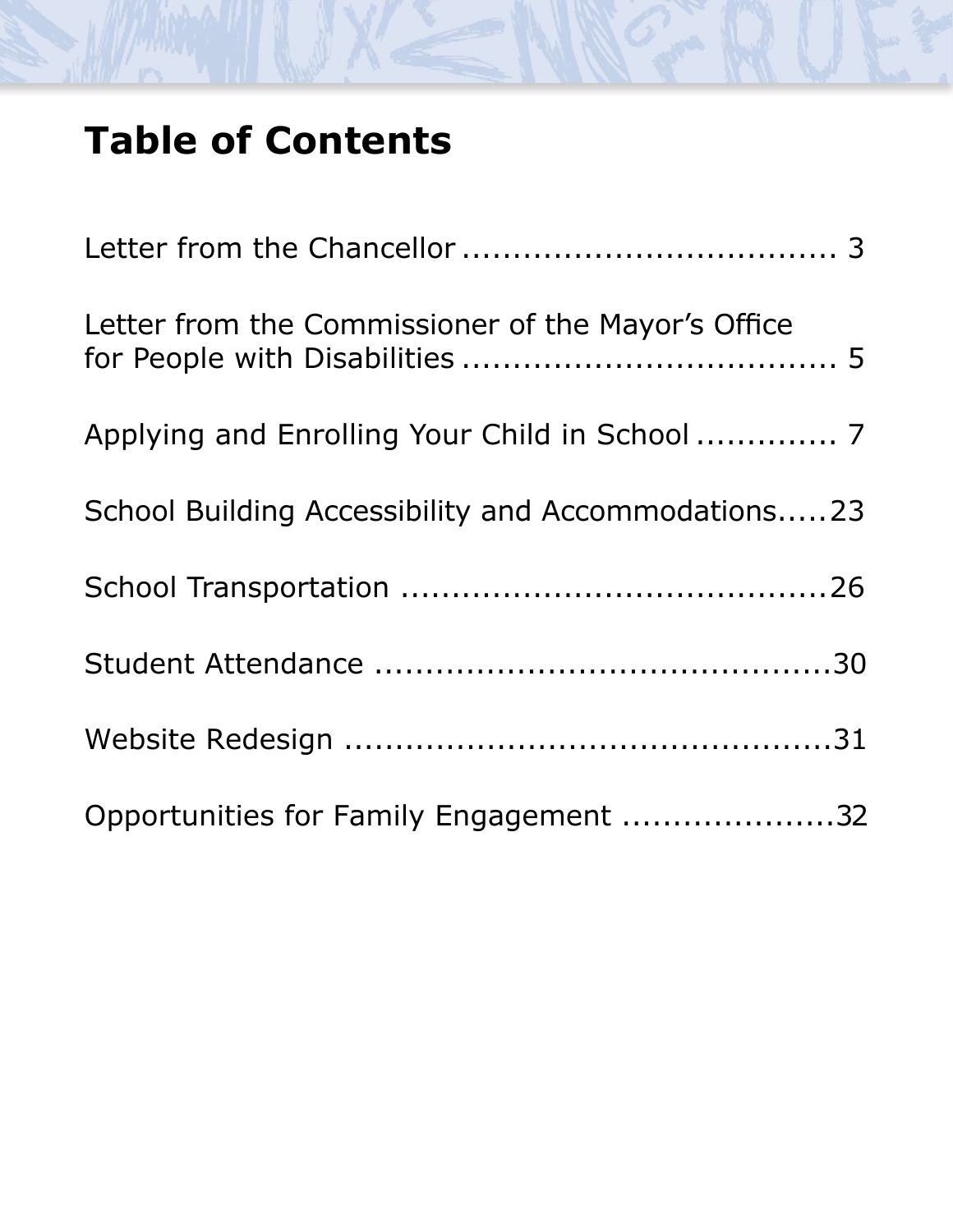# <span id="page-2-0"></span>**Letter from the Chancellor**

Dear Families:

As a lifelong educator, I know that parents are partners and your involvement is critical to your child's success in school. This guide is part of our work to ensure that you have the information you need to support your child's early learning.

 we want you to feel comfortable and empowered First and foremost, we work hard to make our schools accessible and welcome spaces for all families; in our schools.

This guide describes accommodations for parents and guardians with disabilities as they navigate their child's school experience. It is my hope that this information will help you support your child's progress from pre-K to graduation.

 child's teacher and principal are always available to In addition to this guide, I urge you to take advantage of all of the opportunities to engage with your child's school. Our programs can only improve with the support of parents and advocates like you. Your speak to you regarding any questions or concerns you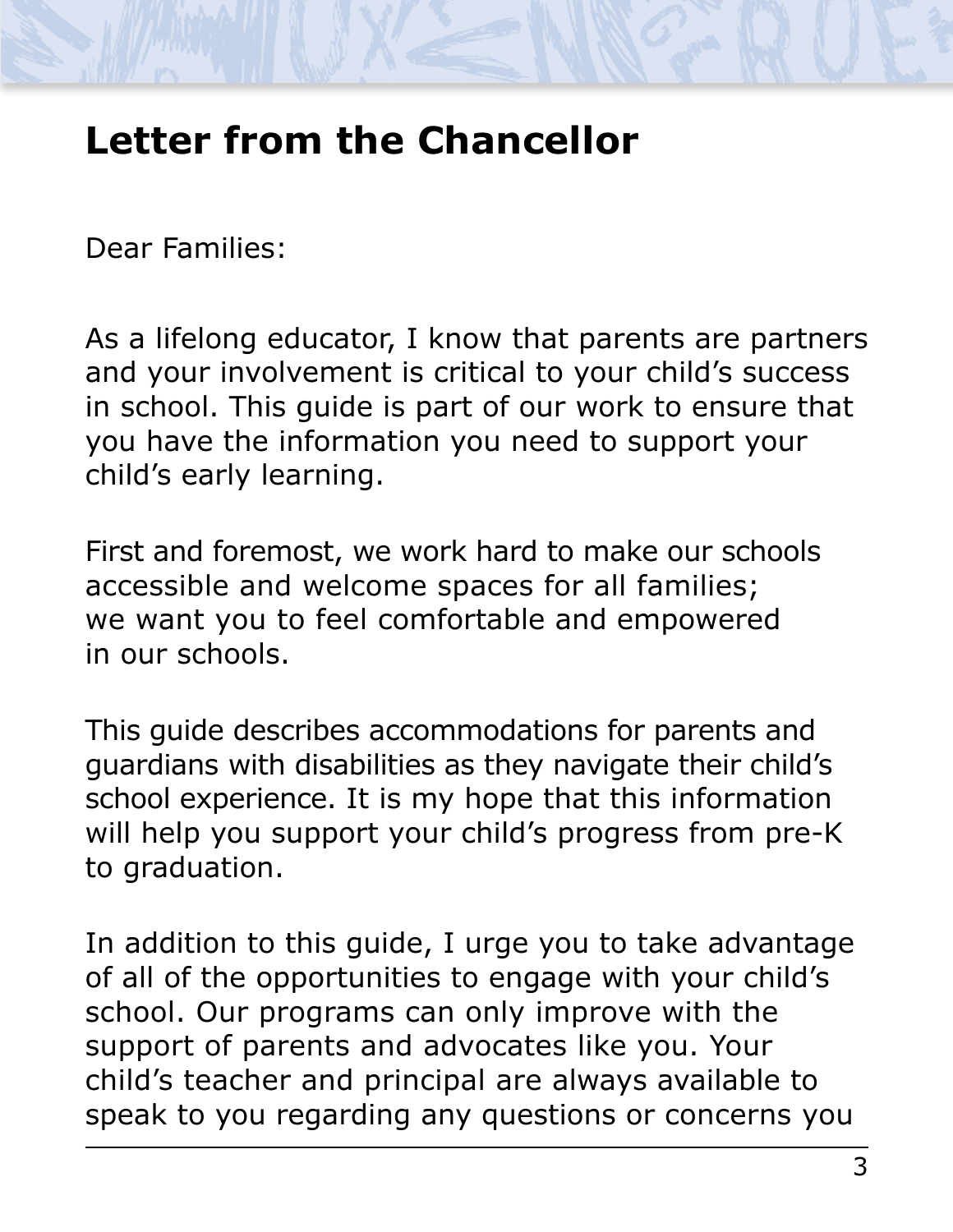may have about your child's education. You are also welcome to participate in one or more of our parent organizations outlined later in this guide. These are excellent ways for you to share your thoughts and help us make our schools stronger.

I encourage you to learn more about other parent opportunities at your child's school and by visiting the DOE's Division of Family and Community Engagement website (http://schools.nyc.gov/Offices/FACE/default. htm). This Division manages parent council elections, offers workshops, and sponsors other events to help you become more involved in your child's school.

We look forward to partnering with you and I thank you for your continued commitment to your child's success.

Sincerely, Carmen Fariña Schools Chancellor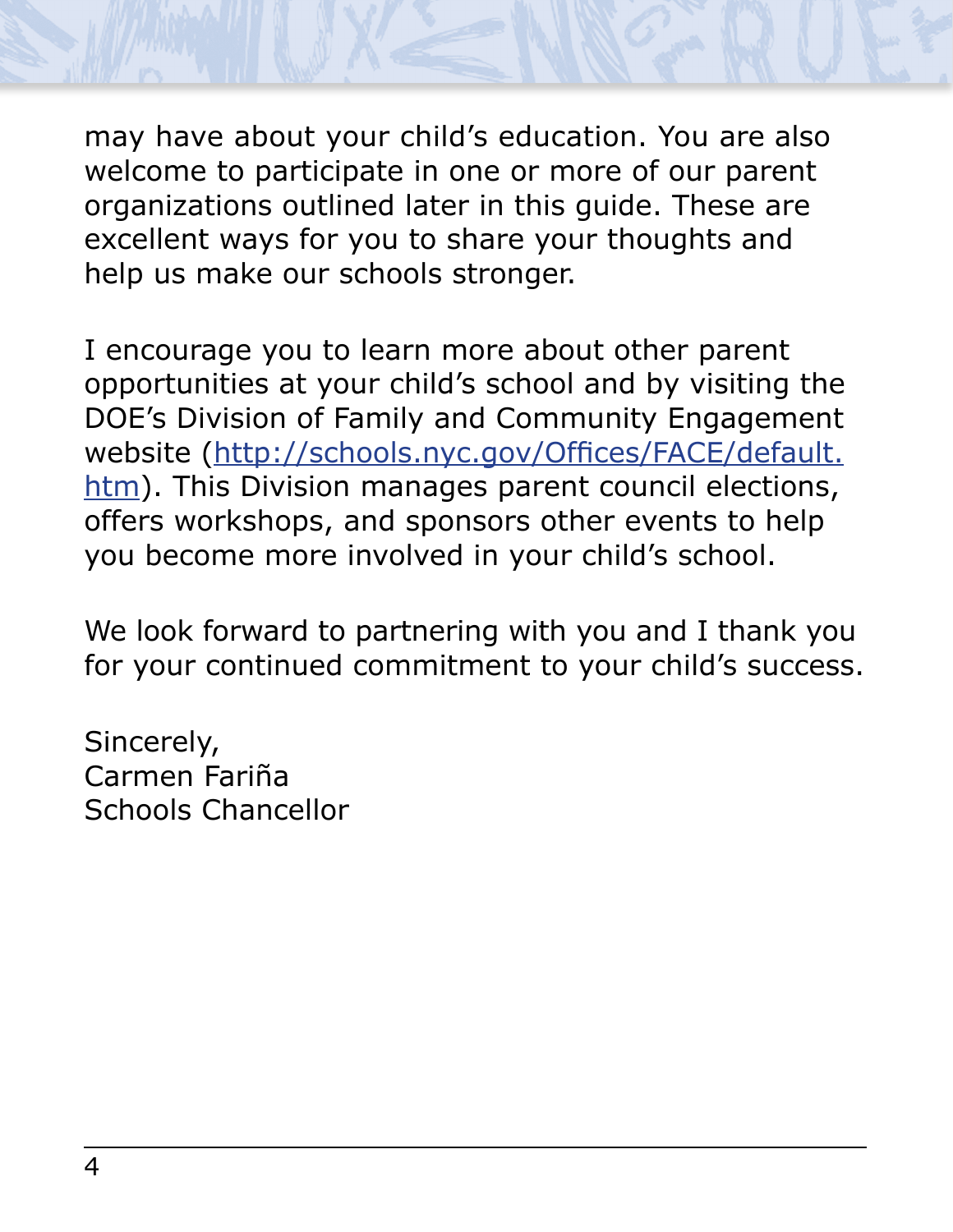### <span id="page-4-0"></span>**Letter from the Commissioner of the Mayor's Office for People with Disabilities**

Dear Families:

 The Mayor's Office for People with Disabilities (MOPD)advocates for the rights of persons with disabilities in local, state and federal government as well as private businesses and organizations. Our goal and vision is to make New York City the most Accessible City in the World. We have written a report, AccessibleNYC (http://www1.nyc.gov/site/mopd/ initiatives/accessiblenyc.page) "An Annual Report on the State of People with Disabilities Living in New York City," that addresses issues New Yorkers with disabilities face in the areas of transportation, employment, health, housing, and access to City services, including education.

The Department of Education (DOE) works to ensure that students with disabilities have the same high-quality education as their peers. This includes providing access to inclusive opportunities in classrooms, assistive technology, adaptive sports, and accessible school locations. MOPD works with DOE to provide accessibility throughout its services.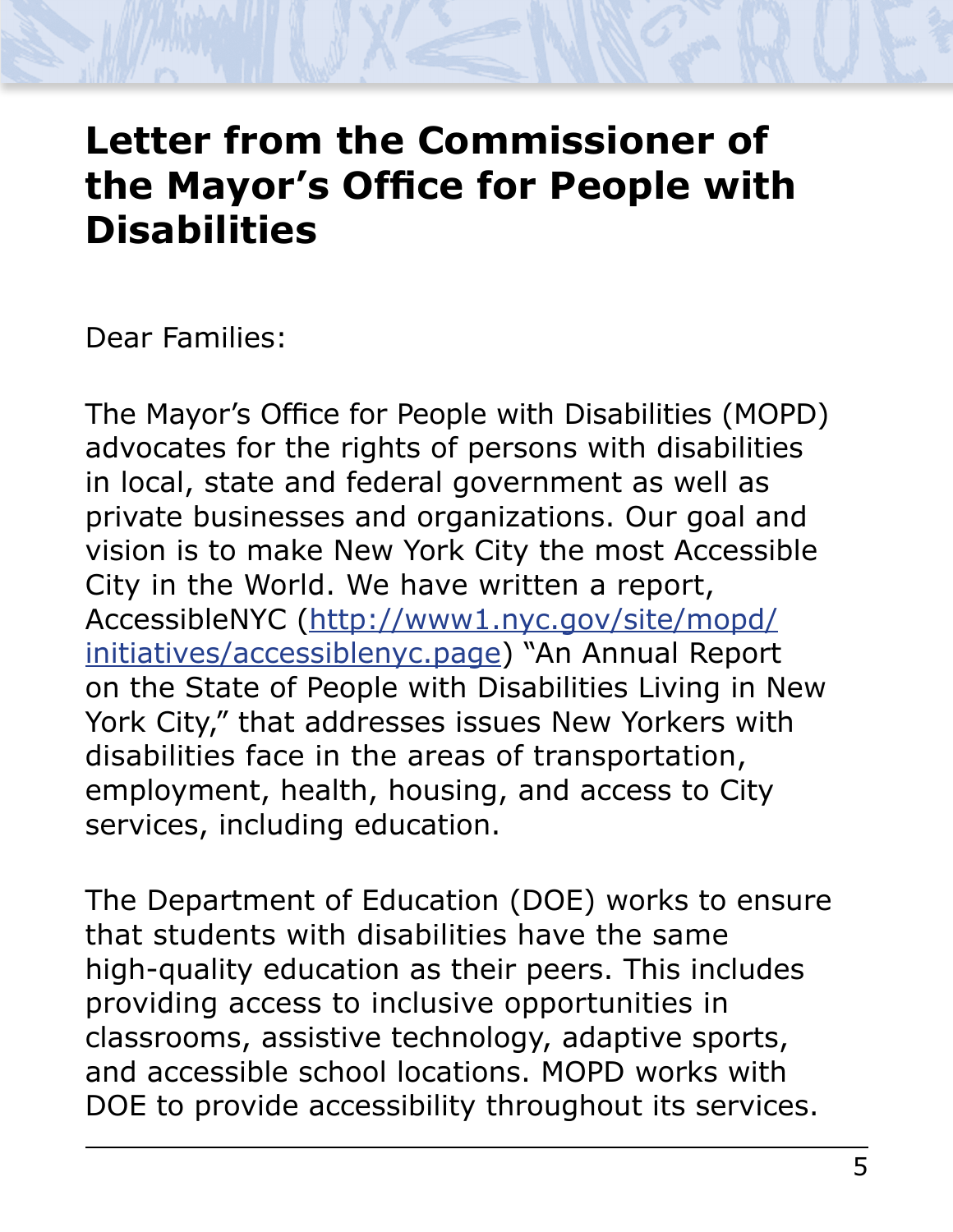

We are very proud that the DOE has put together this first ever Family Guide for Parents and Guardians with Disabilities. This guide will help those who seek accommodations and accessible materials, and will provide information on school accessibility, accessible travel options and opportunities for parent engagement.

I hope this guide is a valuable resource to you in planning your child's education.

Sincerely, Victor Calise Commissioner Mayor's Office for People with Disabilities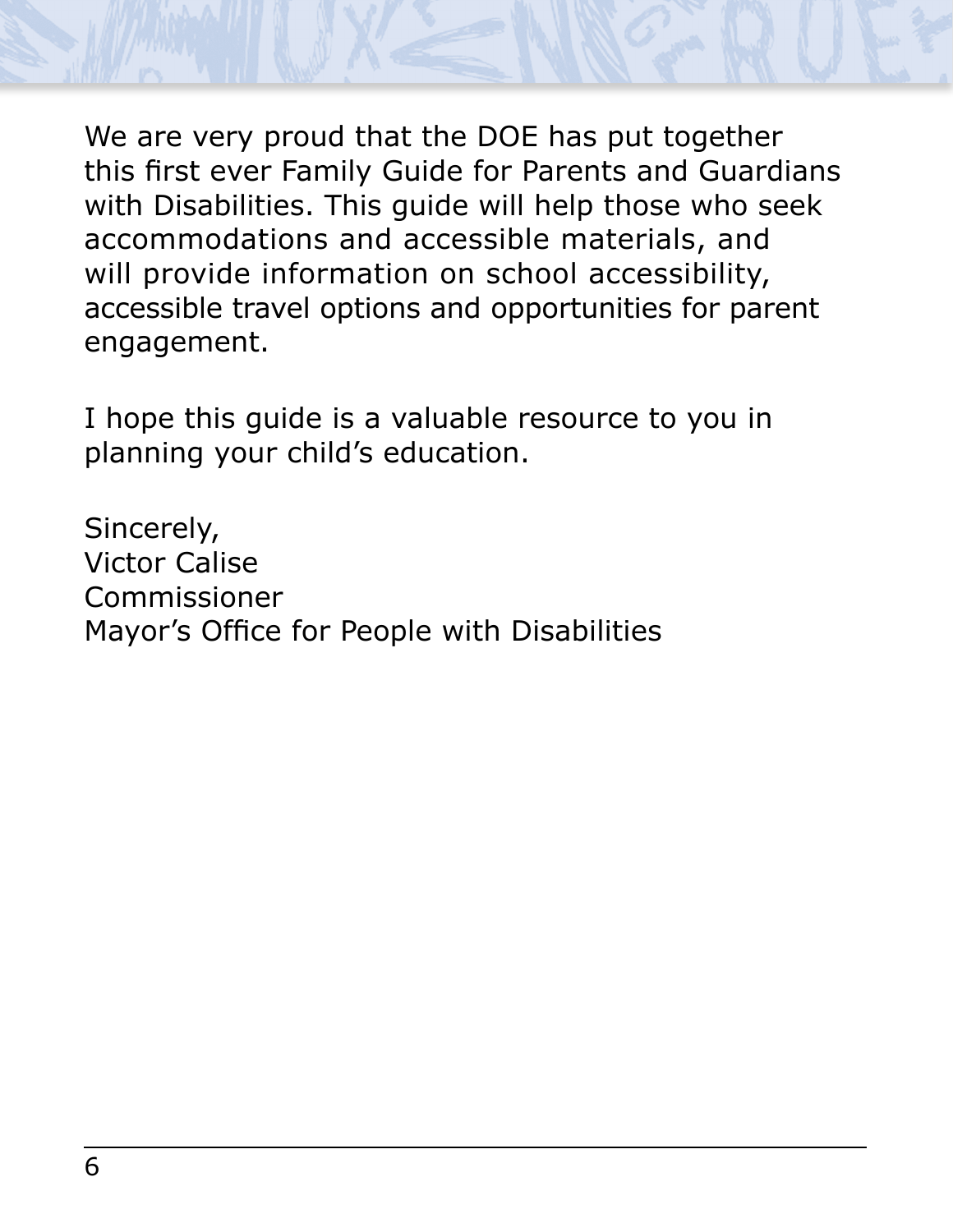# <span id="page-6-0"></span>**Applying and Enrolling Your Child in School**

In New York City, students enter school through an admissions process depending on their age:

- Kindergarten children turning five years old (before December 31st of the school year)
- Gifted & Talented children entering kindergarten through third grades
- Middle School current 5th graders
- High School current 8th graders

 December 31st of the calendar year may enter a **3-K**  In addition, children who turn three years old by for All (http://schools.nyc.gov/3k) program, and children who turn four years old by December 31st of the calendar year may enter a **Pre-K for All** (http:// schools.nyc.gov/prek) program.

Students in kindergarten through eighth grade who move to New York City outside of the admissions processes outlined below can enroll in schools by visiting their zoned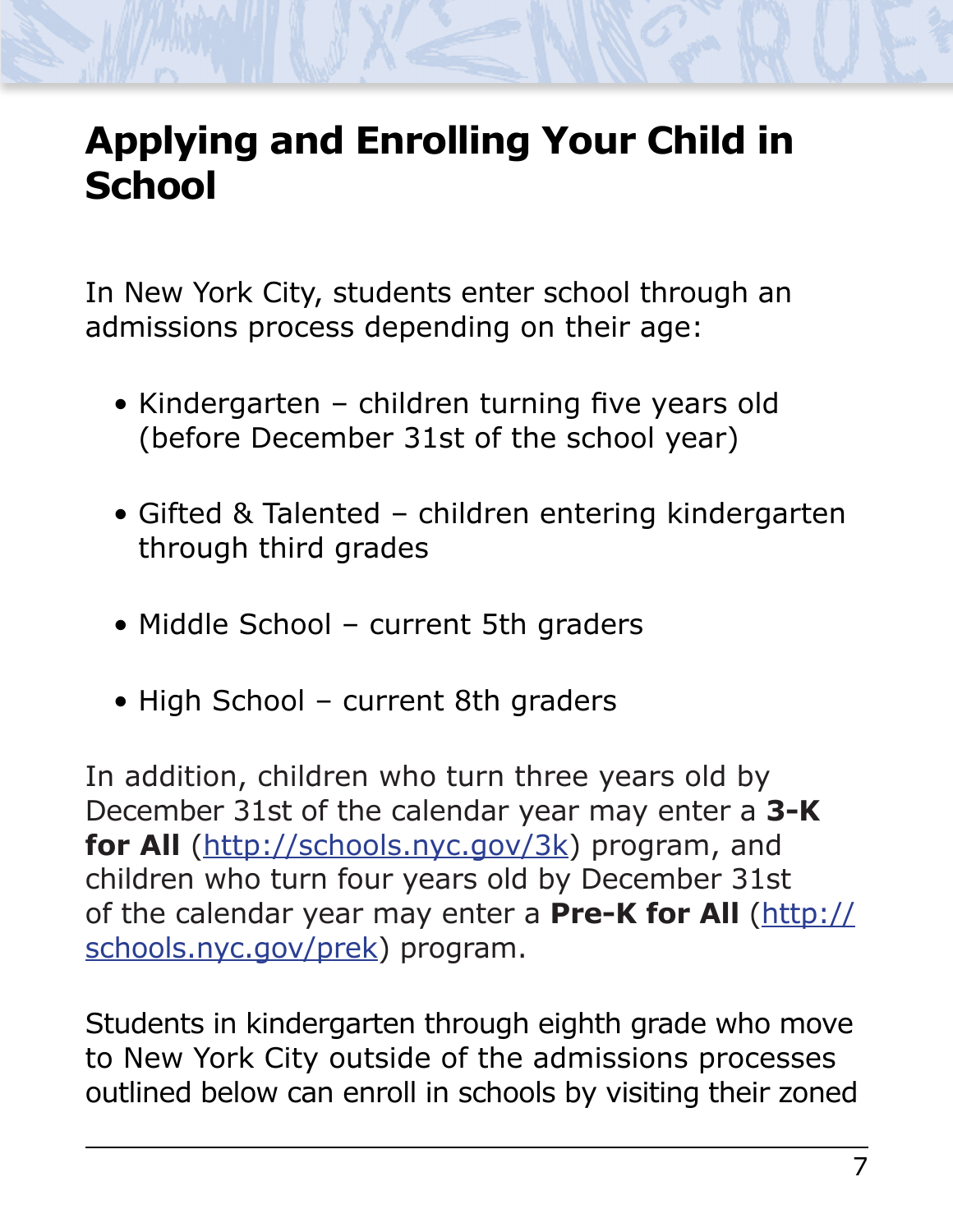school, if they have one, or visiting a Family Welcome Center (http://schools.nyc.gov/welcomecenters) to learn more about available options. All high school students can enroll by visiting a Family Welcome Center to discuss options. To determine a school zone, please visit School Search (http://schools.nyc.gov/ SchoolSearch) or call 311.

Family Welcome Center locations and districts are listed below. Families can visit any Family Welcome Center, even if they do not live in that district. For questions about admissions or Family Welcome Centers, call 718-935-3500. All Family Welcome Centers are accessible.

Families can get updates about applying and enrolling by signing up for email newsletters (http://schools. nyc.gov/Subscribe/default.htm).

#### **Bronx**

1 Fordham Plaza, 7th Floor Bronx, NY 10458 Districts Served: 7, 9, 10

1230 Zerega Avenue, Room 24 Bronx, NY 10462 Districts Served: 8, 11, 12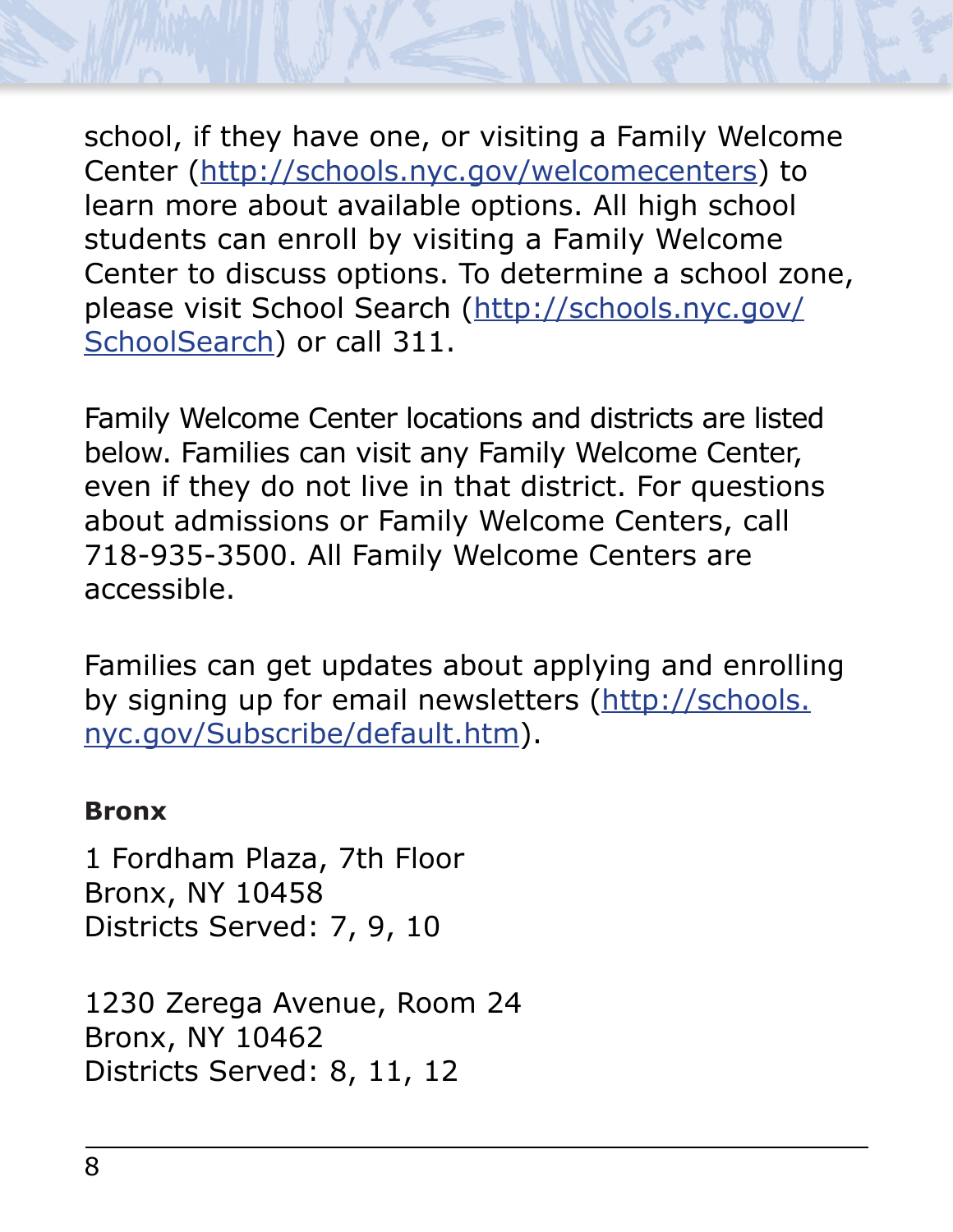#### **Brooklyn**

415 89th Street, 5th Floor Brooklyn, NY 11209 Districts Served: 20, 21

1665 St. Marks Avenue, Room 116 Brooklyn, NY 11233 Districts Served: 19, 23, 32

29 Fort Greene Place (BS12) Brooklyn, NY 11217 Districts Served: 13, 14, 15, 16

1780 Ocean Avenue, 3rd Floor Brooklyn, NY 11230 Districts Served: 17, 18, 22

#### **Manhattan**

333 Seventh Avenue, 12th Floor; Room 1211 New York, NY 10001 Districts Served: 1, 2, 4

388 West 125th Street, 7th Floor; Room 713 New York, NY 10027 Districts Served: 3, 5, 6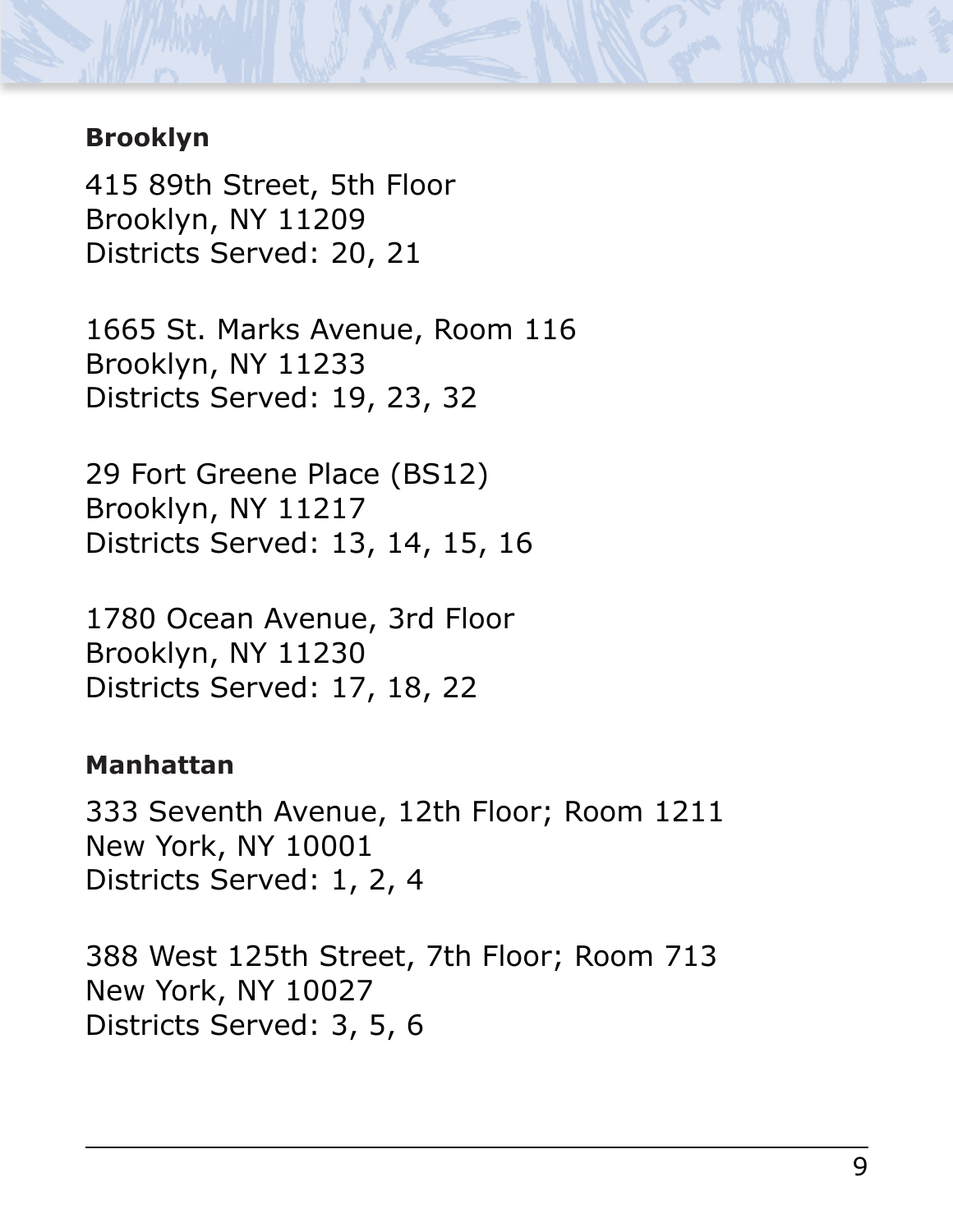#### **Queens**

28-11 Queens Plaza North, 3rd Floor Long Island City, NY 11101 Districts Served: 24, 30

30-48 Linden Place, 2nd Floor Flushing, NY 11354 Districts Served: 25, 26

90-27 Sutphin Boulevard, 1st Floor Jamaica, NY 11435 Districts Served: 27, 28, 29

#### **Staten Island**

715 Ocean Terrace, Building A Staten Island, NY 10301 District Served: 31

#### **3-K for All Admissions**

nyc.gov/3K

Children are eligible to attend 3-K the calendar year they turn three, and can apply to 3-K programs in early spring of that year. Families can submit an application online (http:// schools.nyc.gov/applyonline) in ten languages, over the phone by calling 311, or in person at a Family Welcome Center (http://schools.nyc.gov/welcomecenters).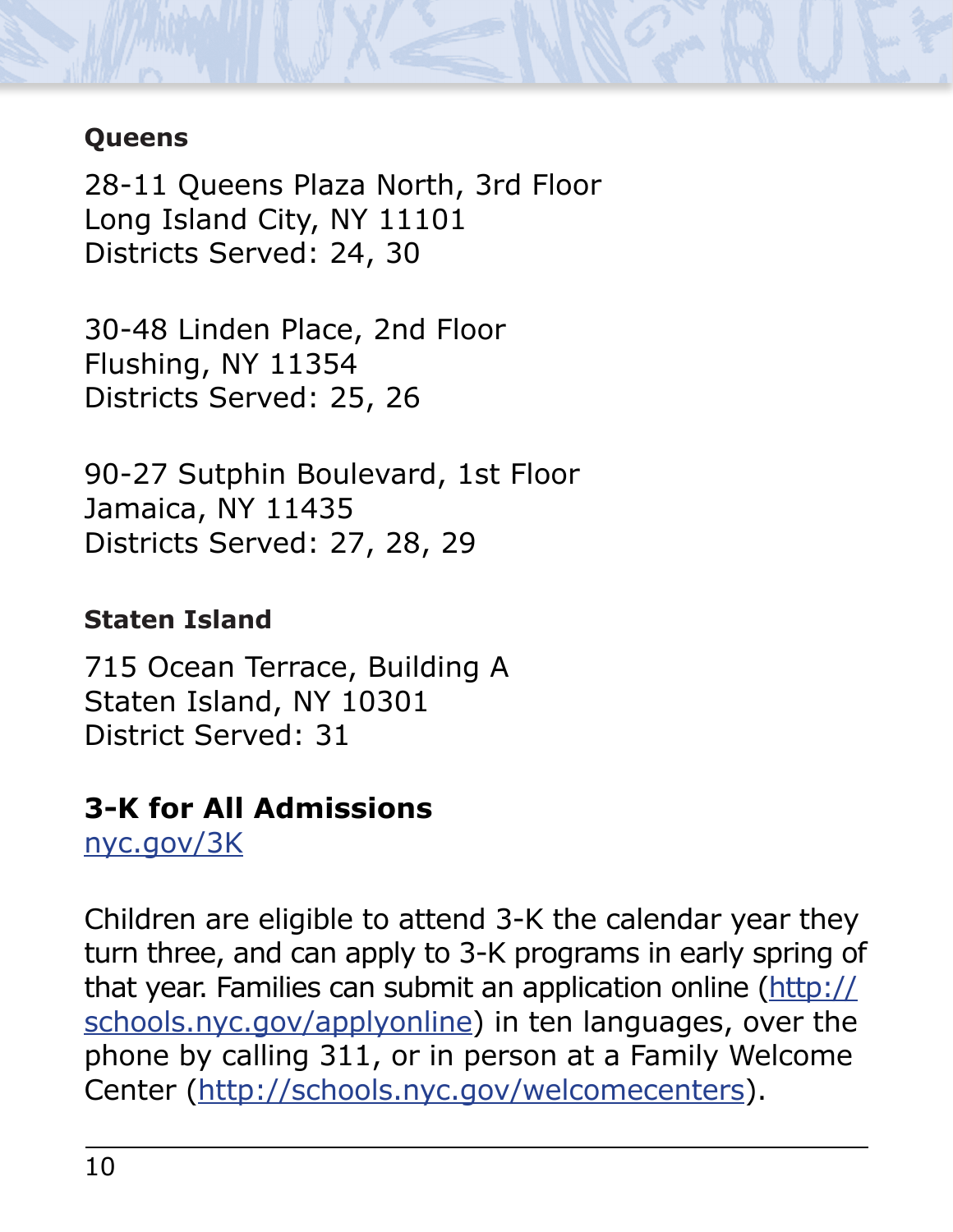All New York City families are eligible to participate, though those living in the district where the program is located will have priority. Starting in Fall 2017, 3-K for All is available in School Districts 7 and 23, and will expand to the following School Districts through 2020.

- Fall 2017: School Districts 7 (South Bronx) and 23 (Brownsville, East New York, Ocean Hill)
- Fall 2018: School Districts 4 (East Harlem) and 27 (Broad Channel, Howard Beach, Ozone Park, Rockaways)
- Fall 2019: School Districts 9 (Grand Concourse, Highbridge, Morrisania) and 31 (Staten Island)
- Fall 2020: School Districts 19 (East New York) and 29 (Cambria Heights, Hollis, Laurelton, Queens Village, Springfield Gardens, St. Albans)

nyc.gov or call 311 to have one mailed or made The online application can be viewed with screen readers, personal computer settings, or assistive technology. Families who need a large print or braille paper application can email **ESenrollment@schools.** available for pickup upon request at a Family Welcome Center.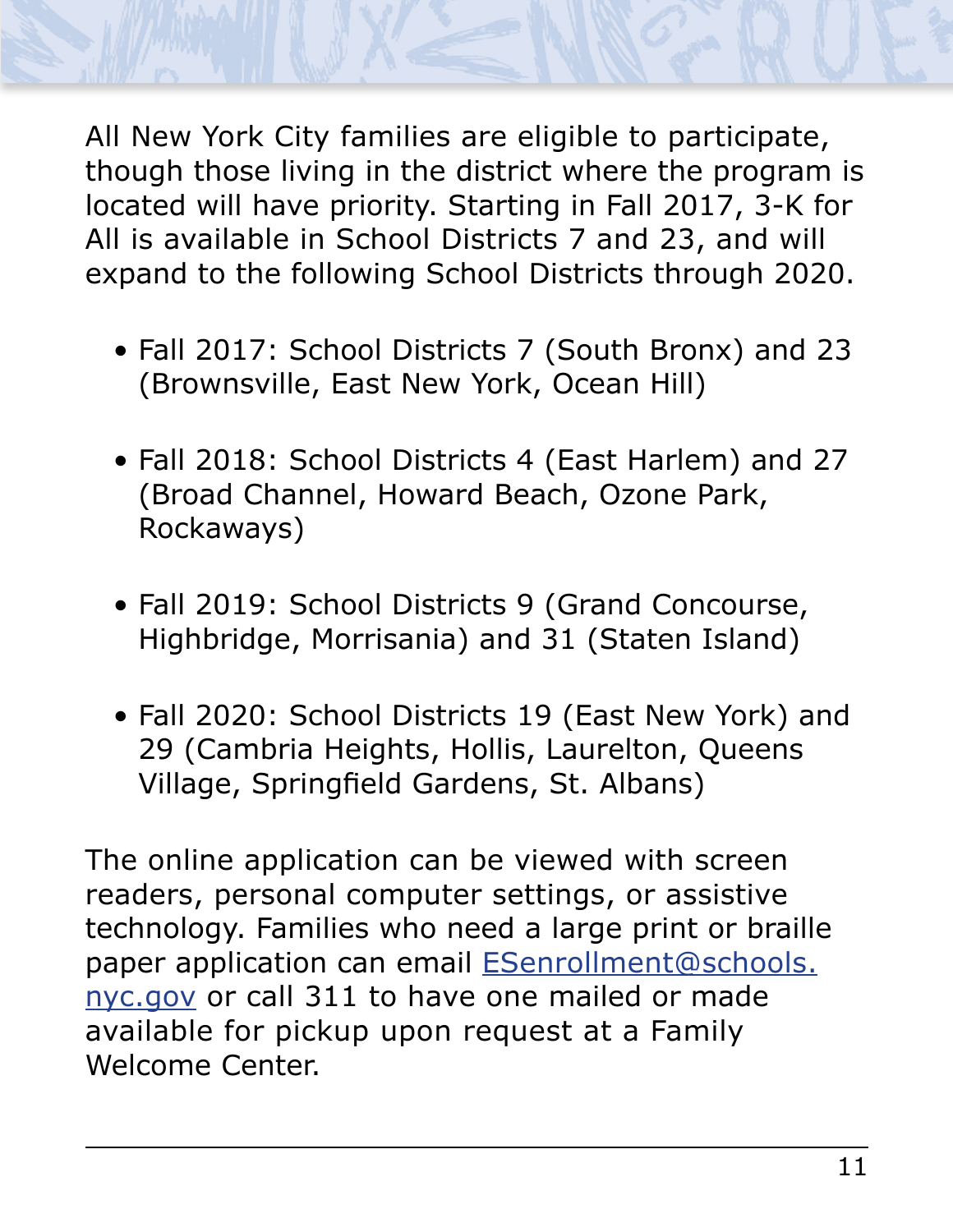Center or calling 311. For more information about a 3-K Families can review program options in the 3-K Finder (http://maps.nyc.gov/3k), by visiting a Family Welcome program's level of accessibility, contact the program directly to learn more and schedule a visit. Families can also email earlychildhood@schools.nyc.gov for more information.

#### **Pre-K Admissions**

nyc.gov/prek

Children attend pre-K the calendar year they turn four, and can apply to pre-K programs in early spring of that year. Families can submit an application online (http:// schools.nyc.gov/applyonline) in ten languages, over the phone by calling 311, or in person at a Family Welcome Center (http://schools.nyc.gov/welcomecenters).

The online application can be viewed with screen readers, personal computer settings, or assistive technology. Families who need a large print or braille paper application can email ESenrollment@schools.nyc.gov or call 311 to have one mailed or made available for pickup upon request at a Family Welcome Center.

Families can review program options in the Pre-K Finder (http://maps.nyc.gov/prek), the Pre-K Directory (http://schools.nyc.gov/prek), by visiting a Family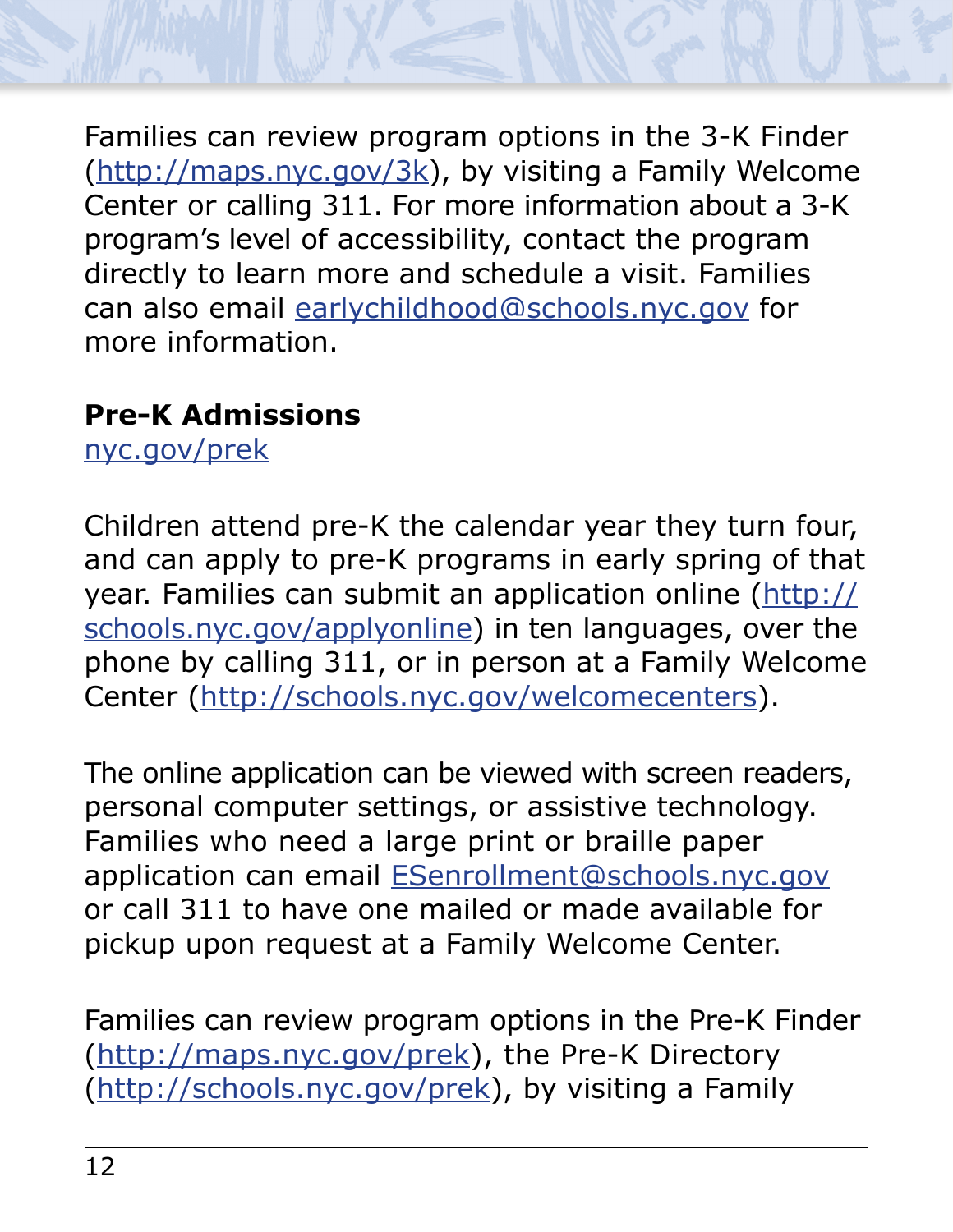Welcome Center or calling 311. The Pre-K Directory lists pre-K programs, along with additional information, including an indicator if the program is accessible.

For more information about a pre-K program's level of accessibility, contact the program directly to learn more and schedule a visit. Families can also email earlychildhood@schools.nyc.gov for more information.

**Kindergarten and Elementary School Admissions** http://schools.nyc.gov/ChoicesEnrollment/Elementary

 turn five, and can apply to schools starting in the winterChildren attend kindergarten the calendar year they before they begin school. Families can submit an application online in ten languages, over the phone by calling 311, or in person at a Family Welcome Center (http://schools.nyc.gov/welcomecenters).

The online application can be viewed with screen readers, personal computer settings, or assistive technology. Families who need a large print or braille paper application can email **ESenrollment@schools.** nyc.gov or call 311 to have one mailed or made available for pickup upon request at a Family Welcome Center.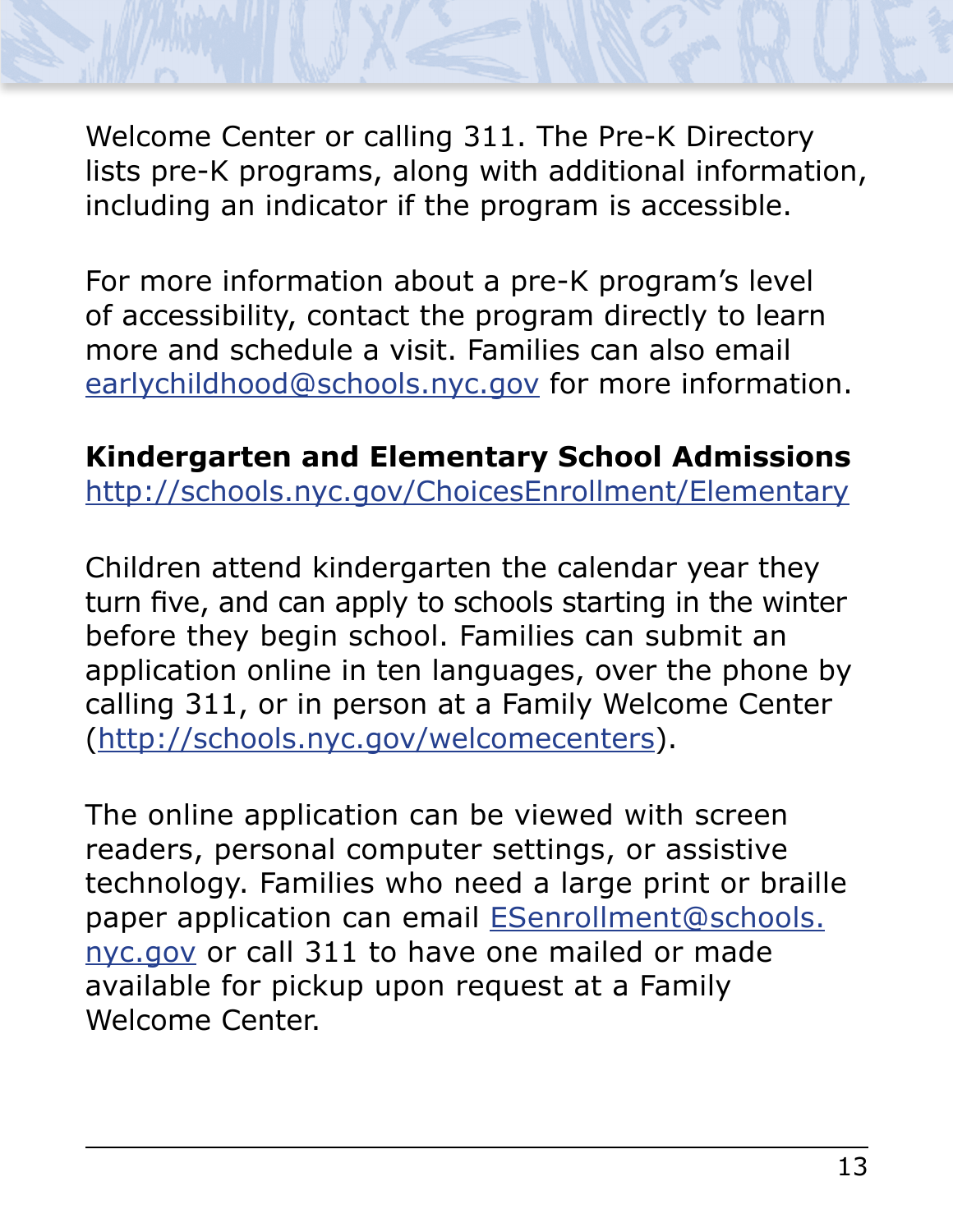Families can review school options in the Kindergarten Directory (http://schools.nyc.gov/kindergarten), which includes information on schools' partial or full accessibility, which may vary by building. Families can also visit a Family Welcome Center or call 311. For more information on school accessibility, see the "School Building Accessibility and Accommodations Chapter" of this guide or visit the Accessibility website (http://schools. nyc.gov/offices/osp/accessibility).

For more information about a school's level of accessibility, contact the school directly to learn more and schedule a tour. Families can also email accessibility@schools.nyc.gov for more information and to submit reasonable accommodation requests.

### **Gifted & Talented Admissions**

http://schools.nyc.gov/ChoicesEnrollment/Giftedand **Talented** 

Children entering kindergarten, first, second, or third grade the following school year can register to take the Gifted & Talented (G&T) test to determine eligibility to apply to programs. During October through November each year, families of children entering these grades can submit a Request for Testing (RFT). The RFT allows families to indicate any needed accommodations.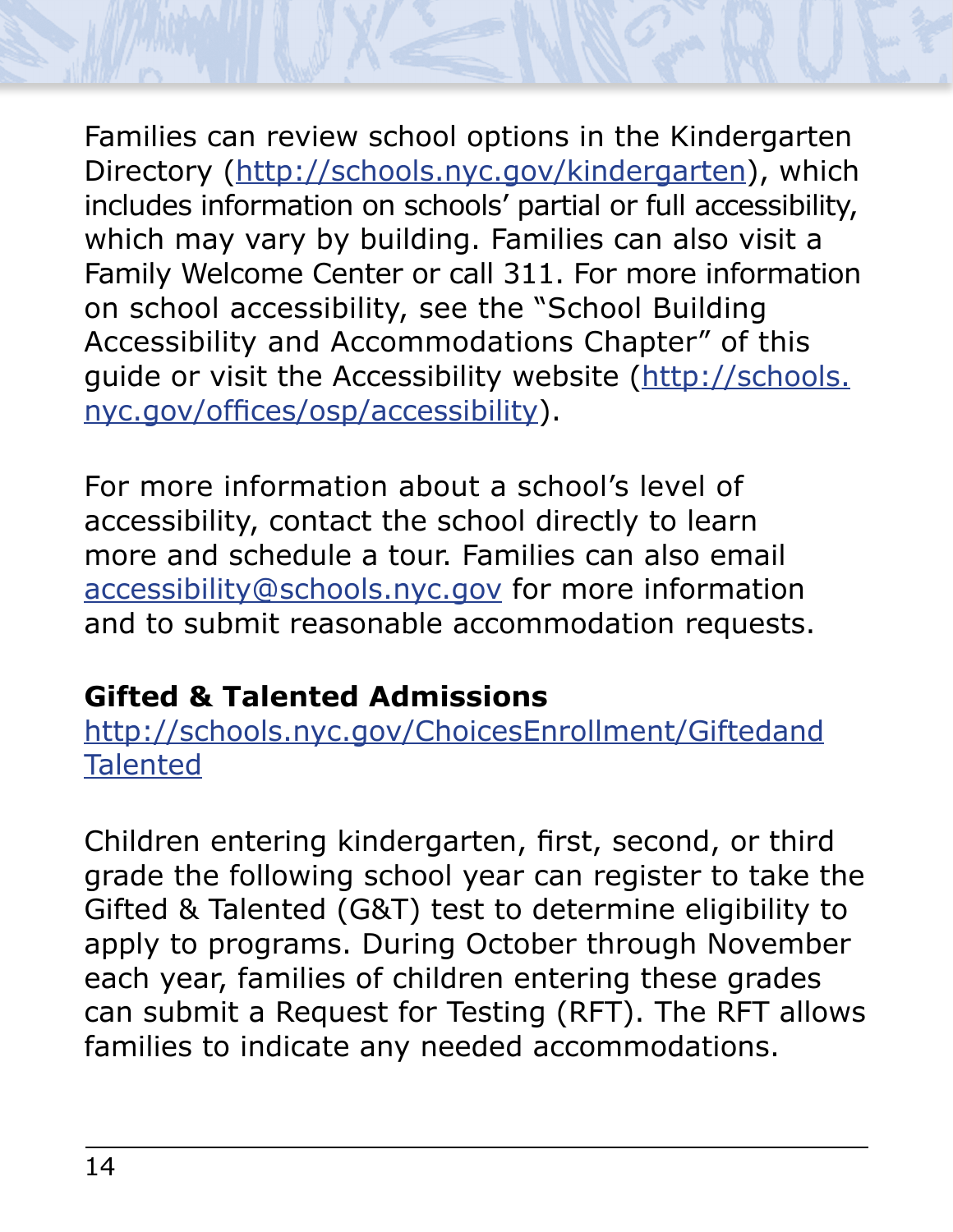

In January, the child takes the test. In early spring, families receive a score report. The score report indicates whether the child is eligible to apply to G&T programs. If eligible, the family will also receive an application, which they fill out and submit. Families receive their decision letter later in the spring.

Both the online RFT and application can be viewed with screen readers, personal computer settings, or assistive technology. Families who need a large print or braille paper application can email **ESenrollment@** schools.nyc.gov or call 311 to have one mailed or made available for pickup upon request at a Family Welcome Center.

Families can review G&T program options in the Gifted & Talented Handbook (http://schools.nyc.gov/G&T) for their child's year of birth; the list of program options indicates which schools are partially or fully accessible. For more information on school accessibility, see the "School Building Accessibility and Accommodations Chapter" of this guide or visit the Accessibility website (http://schools.nyc.gov/offices/osp/accessibility).

For more information about a school's level of accessibility, reach out to the school directly to learn more and schedule a tour. Families can also email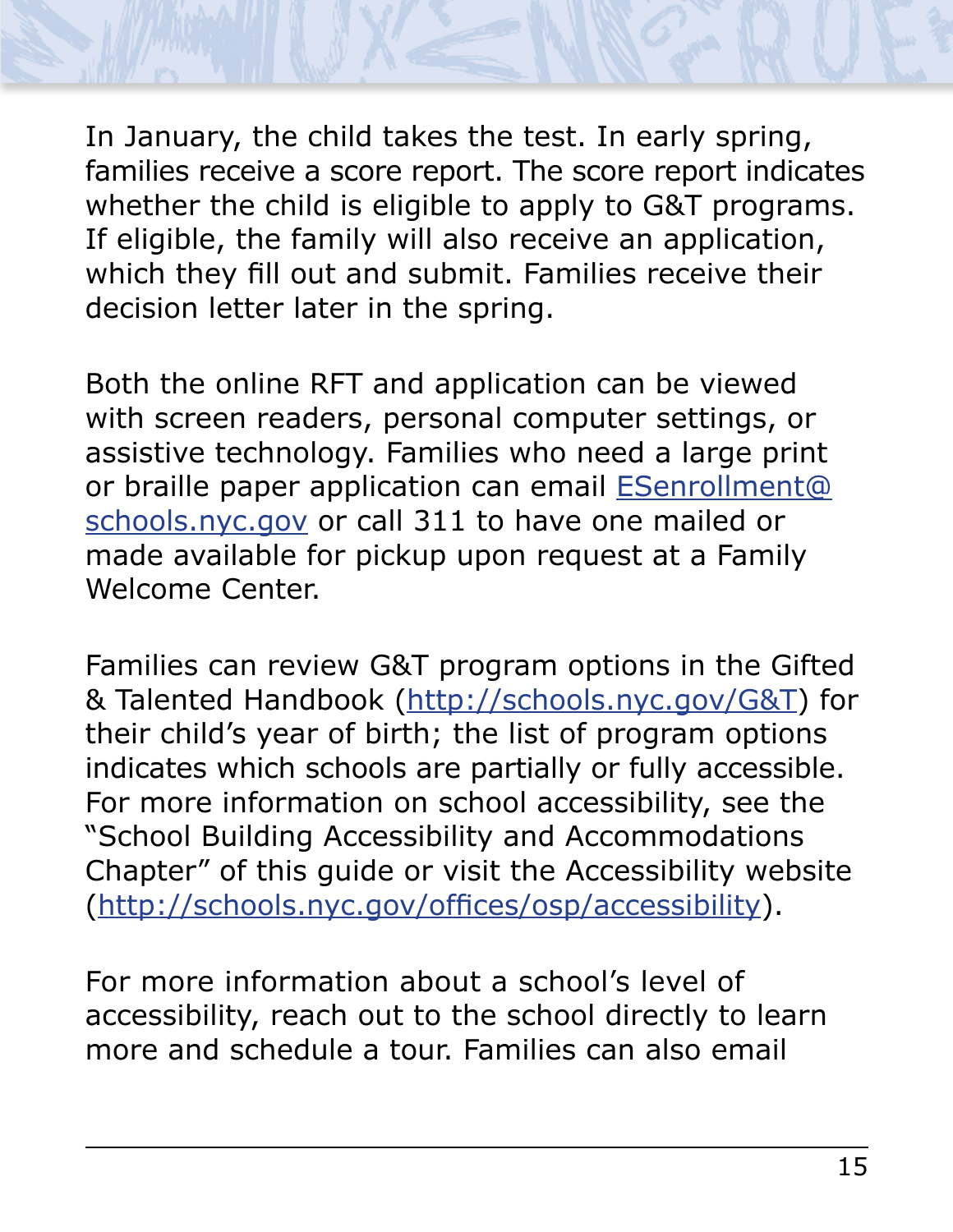accessibility@schools.nyc.gov for more information and to submit reasonable accommodation requests.

#### **Middle School Admissions**

http://schools.nyc.gov/ChoicesEnrollment/Middle/

Students are eligible to apply to middle schools the school year they are in fifth grade. Students are able to apply to schools within the district where they live; if they attend elementary school in a different district, then they are eligible to apply to middle schools in that district as well. Additionally, there are borough-wide and citywide options to which fifth graders can apply. School options for each district are listed in the Middle School Directories (http://schools.nyc.gov/middle), and indicate which schools are accessible. Families can also visit a Family Welcome Center or call 311.

Families receive from and submit their middle school application (http://schools.nyc.gov/middle) to their elementary school guidance counselor by early December in their fifth grade year. The application is posted online and can be viewed with screen readers, personal computer settings, or assistive technology. Families who need a large print or braille paper application can email MSenrollment@schools.nyc.gov or call 311 to have one mailed or made available for pickup upon request at a Family Welcome Center.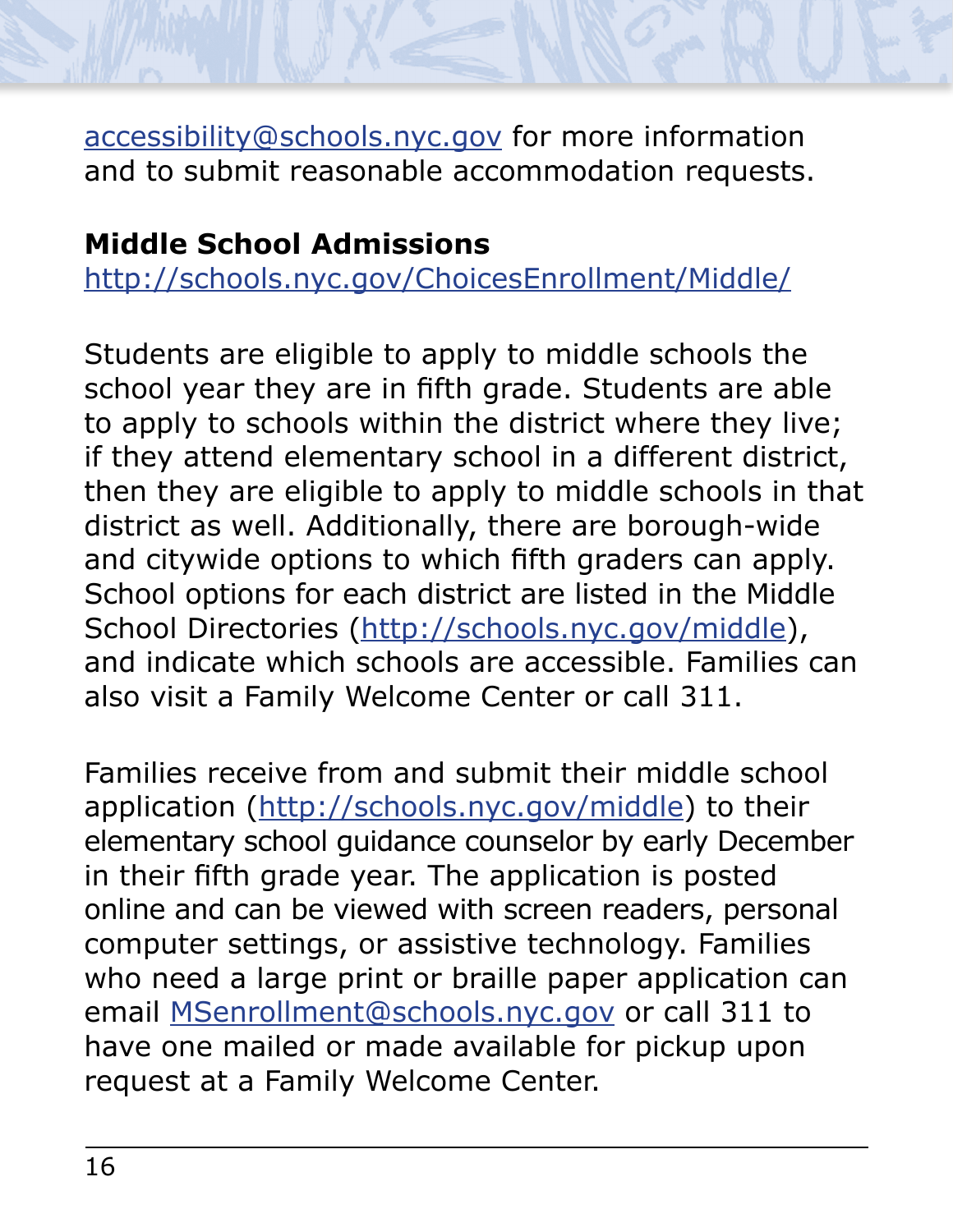For more information about a school's level of accessibility, contact the school directly to learn more and schedule a tour. Families can also email accessibility@schools.nyc.gov for more information and to submit reasonable accommodation requests.

#### **High School Admissions**

http://schools.nyc.gov/high

Students are eligible to apply to high schools the school year they are in eighth grade. Students are able to apply to schools citywide, and should review the High School Directory (http://schools.nyc.gov/high), which indicates schools' accessibility. Families can also visit the School Finder (http://schoolfinder.nyc.gov/), visit a Family Welcome Center or call 311.

Families receive from and submit their high school application to their middle school counselors by early December in their eighth grade year. The high school application is posted online and can be viewed with screen readers, personal computer settings, or assistive technology. Families who need a large print or braille paper application can email **HSenrollment@** schools.nyc.gov or call 311 to have one mailed or made available for pickup upon request at a Family Welcome Center.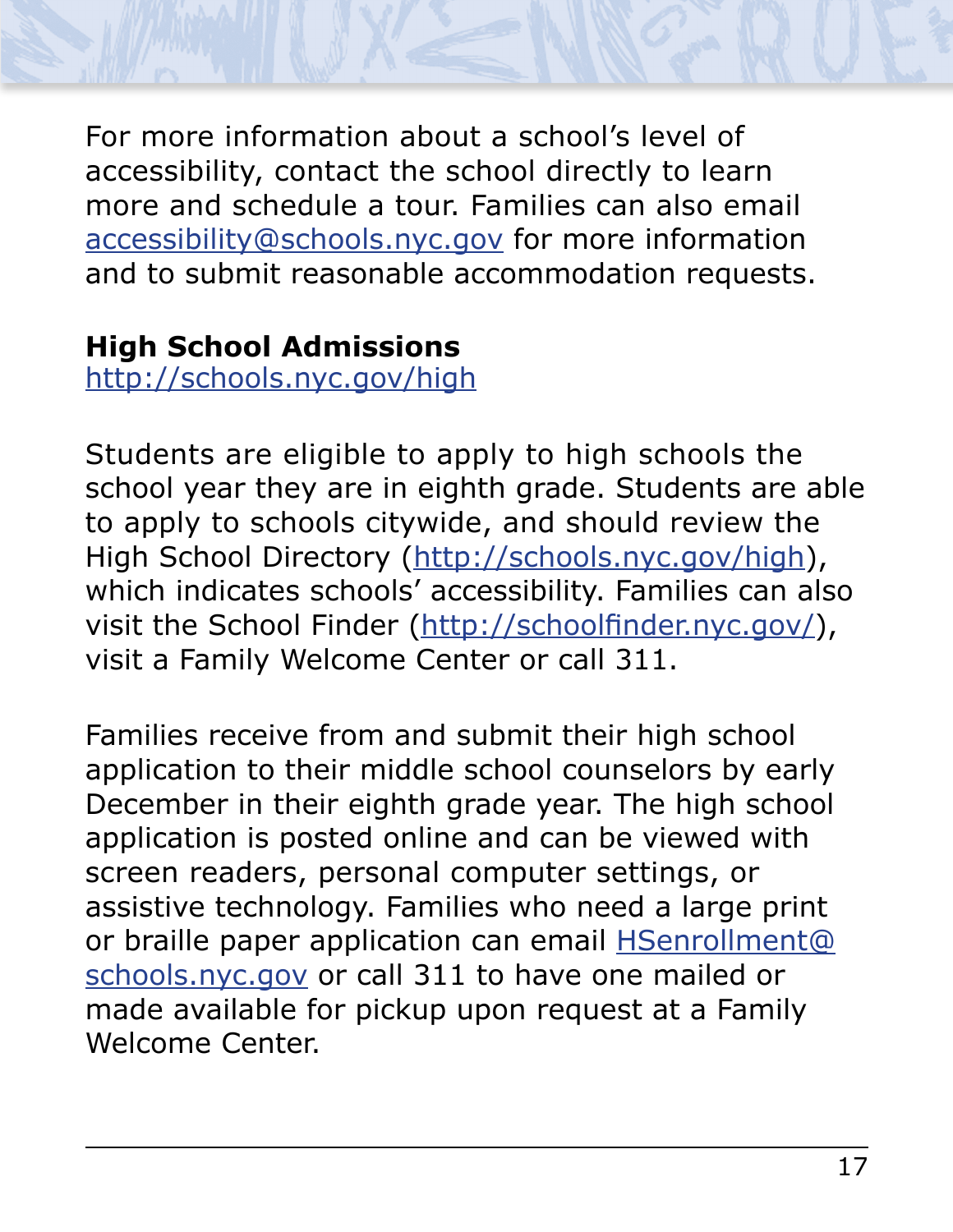For more information about a school's level of accessibility, reach out to the school directly to learn more and schedule a tour. Families can also email accessibility@schools.nyc.gov for more information and to submit reasonable accommodation requests.

#### **Specialized High School Admissions**

www.schools.nyc.gov/shsat

Students are eligible to register for the Specialized High School Admissions Test (SHSAT) in the fall of their eighth grade year. Students who take the test and receive an eligible score are considered for an offer to one of the eight specialized testing schools, subject to seat availability. Students can have their test score considered for one or all of the eight testing schools. Fiorello H. LaGuardia High School is the only Specialized High School where admission is determined by an audition and an academic review. Students can audition for up to six studios at LaGuardia High School.

Families whose student is interested in registering for the SHSAT can also indicate any accommodation or accessibility needs when submitting their registration to their counselor. The SHSAT is available in braille upon request through the registration.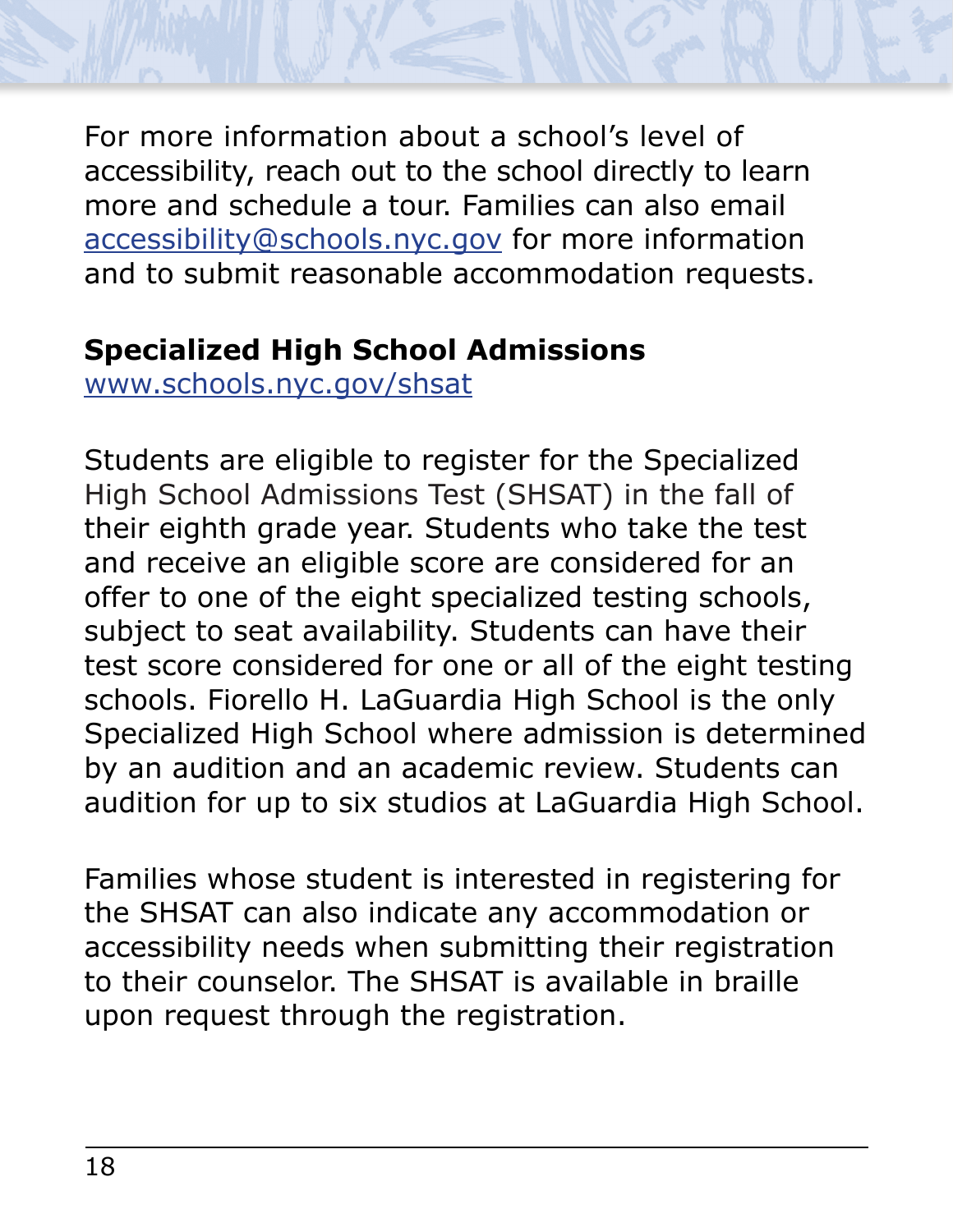#### **Services and Accommodations for Students with Disabilities**

If a child over the age of three has been identified as having a disability, the DOE will provide special education supports and services specially designed to meet their individual needs, at no cost to the family. For more information about the special education process and families' roles and rights, visit the special education webpage (http://schools.nyc.gov/Academics/ SpecialEducation/FamilyResources/GuidesDocuments/ default.htm), email specialeducation@schools.nyc.gov or call 311. For additional information on the transition to kindergarten, please view Kindergarten: An Orientation Guide for Families of Students with Disabilities Entering Kindergarten in Fall 2018 (http:// schools.nyc.gov/Academics/SpecialEducation/Family Resources/GuidesDocuments/default.htm).

### **Early Intervention**

The Early Intervention program serves children from birth to age three who have disabilities or delays in development. Early Intervention is run by the New York City Department of Health and Mental Hygiene (DOHMH). Visit the Early Intervention website (https:// www1.nyc.gov/site/doh/health/health-topics/early-intervention-eligibility-and-services.page) to learn more.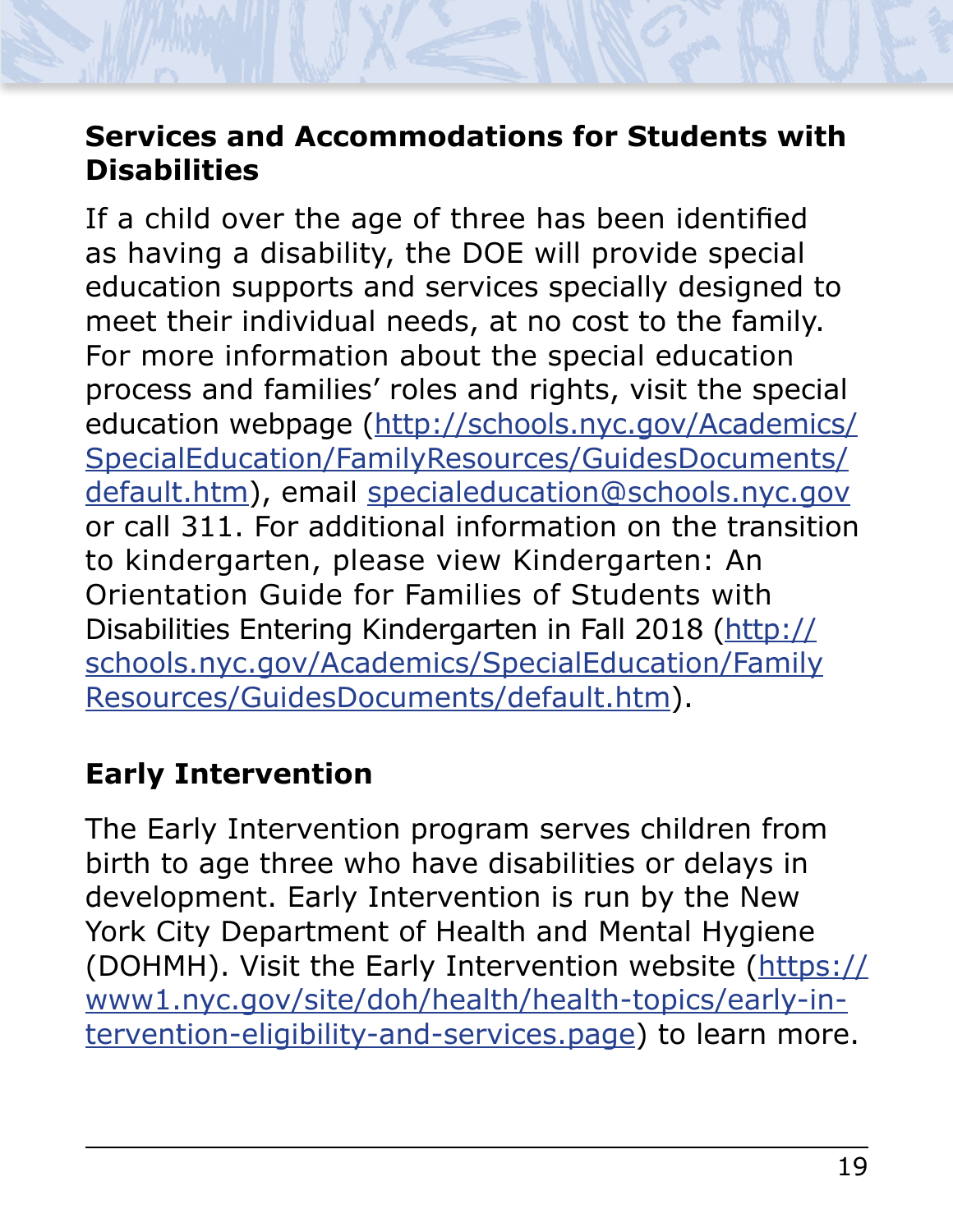### **Preschool Special Education Services**

Preschool special education services are available for children ages three to five with disabilities or delays in development that affect learning. Families can contact the Committee on Preschool Special Education (CPSE) to request an evaluation to determine eligibility for special education services. The CPSE is responsible for coordinating the special education process for children ages three to five. There are ten CPSEs in different areas of the City that work with families in the district where the family lives. Families can find contact information for the CPSEs at the following site: http:// schools.nyc.gov/Academics/SpecialEducation/Help/ Contacts/CSECPSE.htm.

#### **Transitioning to Kindergarten**

If a child has already been identified as a preschool student with a disability by the CPSE, they may be eligible for special education services in kindergarten. Children will automatically be referred to the Committee on Special Education (CSE) to determine eligibility for special education services for kindergarten.

#### **School-Age Special Education Services**

School-age special education services are available for children with disabilities ages five to 21. These services are provided free of charge to eligible children. Any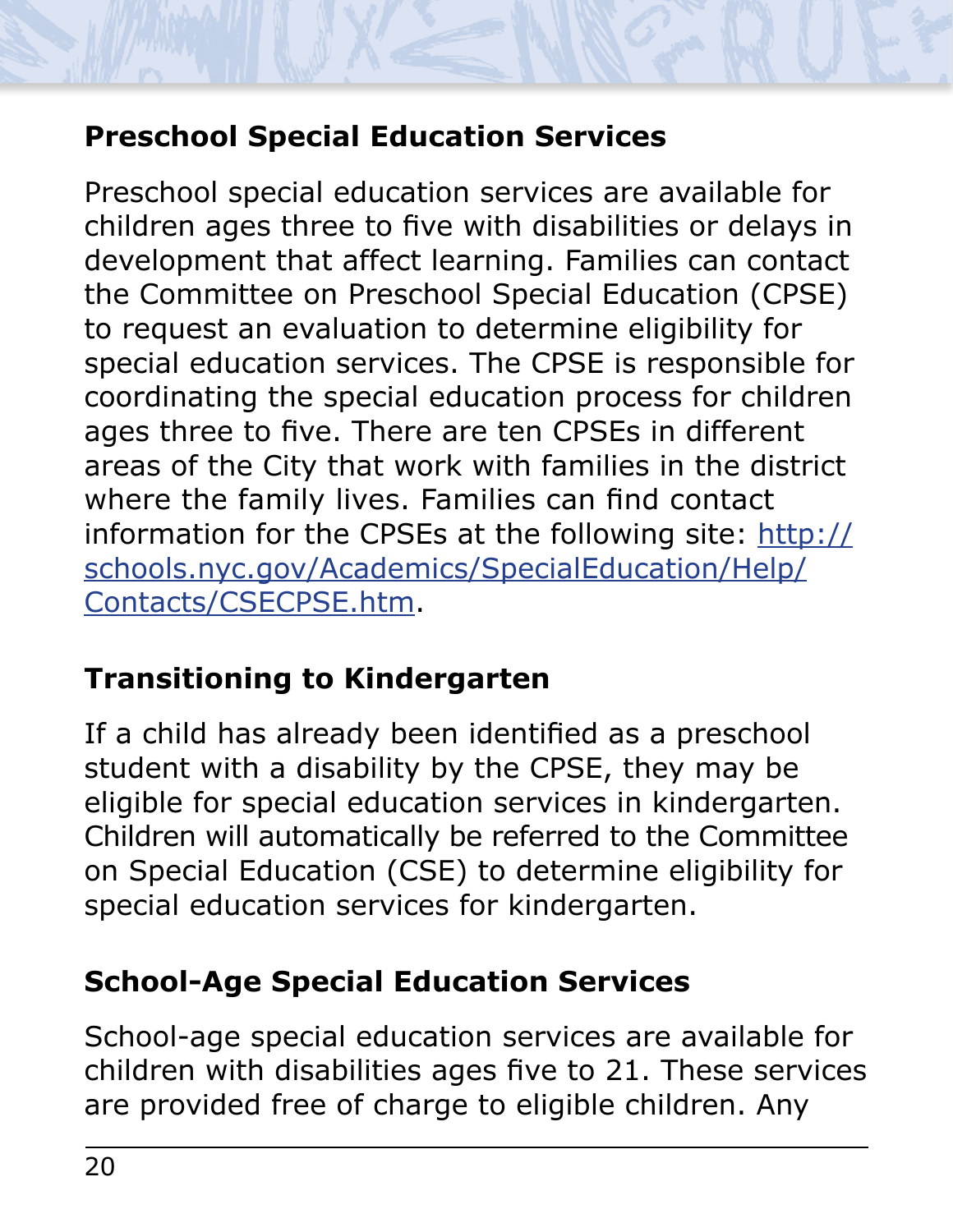

child may be evaluated. If a child is in public school, the family should request an evaluation by notifying the school. The school is responsible for evaluating the student, and if needed, developing the Individualized Education Program (IEP) and providing special education services. For children in a non-public, private, parochial, or charter school, families should make the referral to the Committee on Special Education (CSE). Families can find contact information for the CSEs here: http:// schools.nyc.gov/Academics/SpecialEducation/Help/ Contacts/CSECPSE.htm.

For more information on school-age special education services, see the Family Guide to Special Education Services for School-Age Children (http://schools.nyc. gov/Academics/SpecialEducation/FamilyResources/ GuidesDocuments). If a family member believes their child may require special education services, contact the child's school-based support team for assistance.

#### **Accommodations for Qualified Students with Disabilities: §504 Compliance**

A student with a physical or mental impairment that substantially limits one or more major life activities is eligible to receive accommodations under Section 504 of the Americans with Disabilities Act (ADA). Parents can learn more by reviewing 504 Accommodations -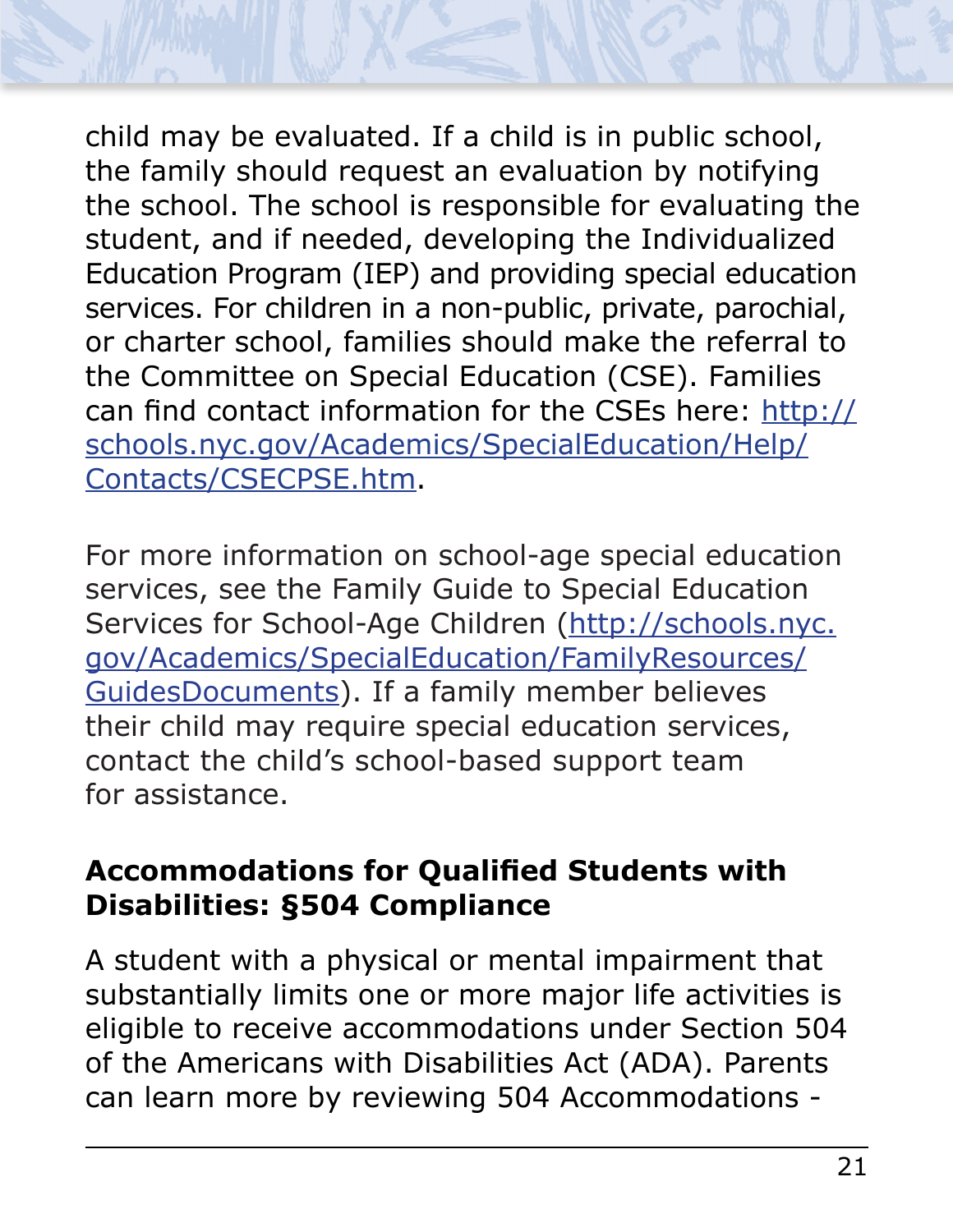Guidance for Students & Families (http://schools. nyc.gov/NR/rdonlyres/37A917C0-8F8A-4552-B6C3 DEE71BB29AA8/0/504\_FAQ\_Families\_FINAL.pdf) or by speaking with their child's school-based 504 Coordinator. Section 504 of The Rehabilitation Act of 1973 (Section 504) protects students with disabilities against discrimination by requiring publicly funded early childhood programs to provide eligible students reasonable and appropriate accommodations so they may participate in school activities on an equal basis with their non-disabled peers.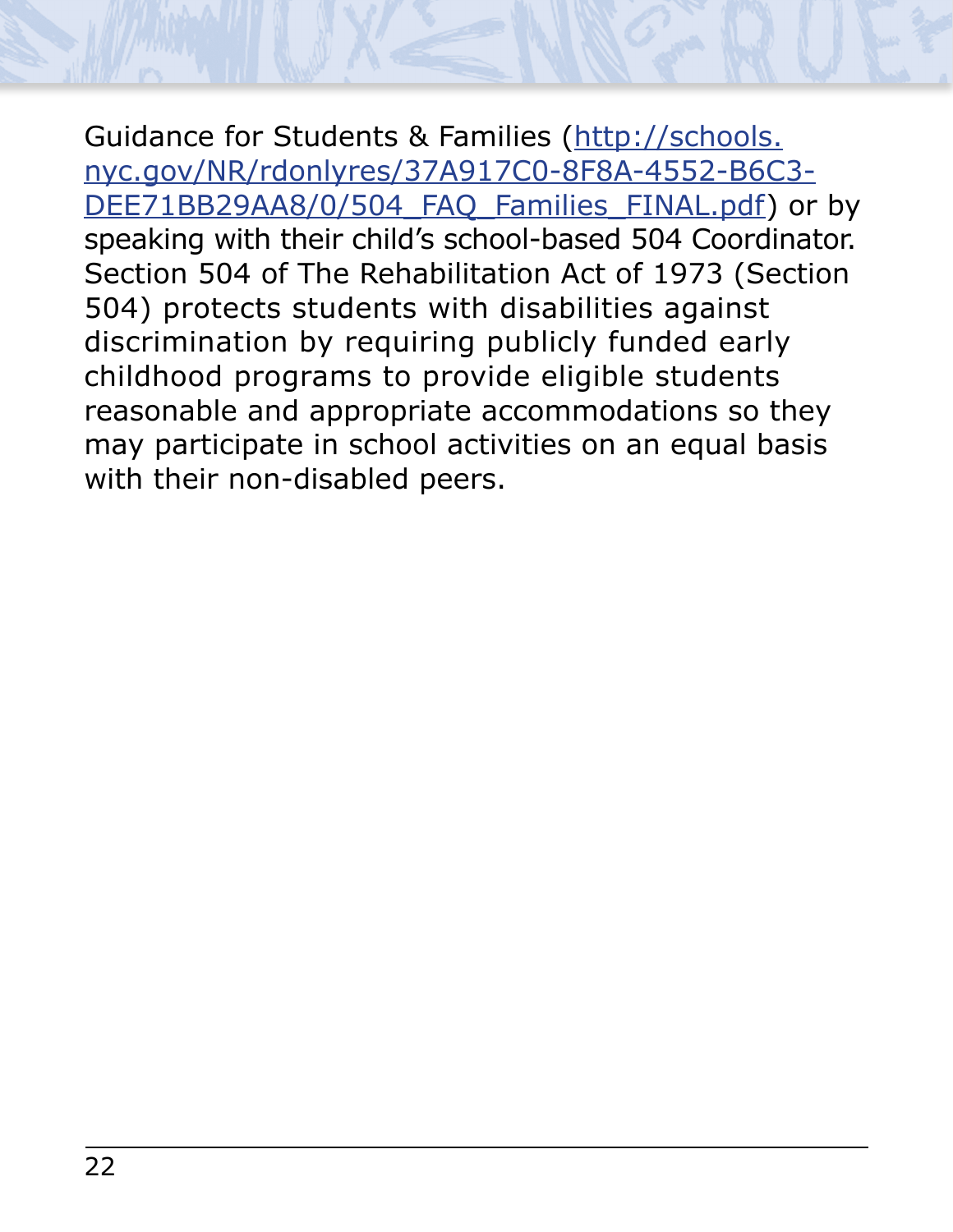# <span id="page-22-0"></span>**School Building Accessibility and Accommodations**

The DOE works to ensure that programs, services, and activities are accessible to family members and students with physical limitations, such as people who use wheelchairs or other aids. All buildings are evaluated on a regular basis to determine accessibility to people with disabilities. The guidance in this section also applies to individuals with auditory or visual impairments.

If a family member or member of the school community requires an accommodation to attend or participate in an event (i.e., open house, parent-teacher conference, school performance, graduation) or requires materials in an accessible format, contact the school's principal. Principals' contact information can be found by entering the school in School Search (http://schools.nyc.gov/ SchoolSearch/). Accommodations may be requested for events before, during and after school hours, and may be requested for multiple events over a period of time.

If an accommodation cannot be provided at the school level, families may contact the Division of Space Management's Accessibility Coordinator at **accessibility@** schools.nyc.gov, and the request will be reviewed.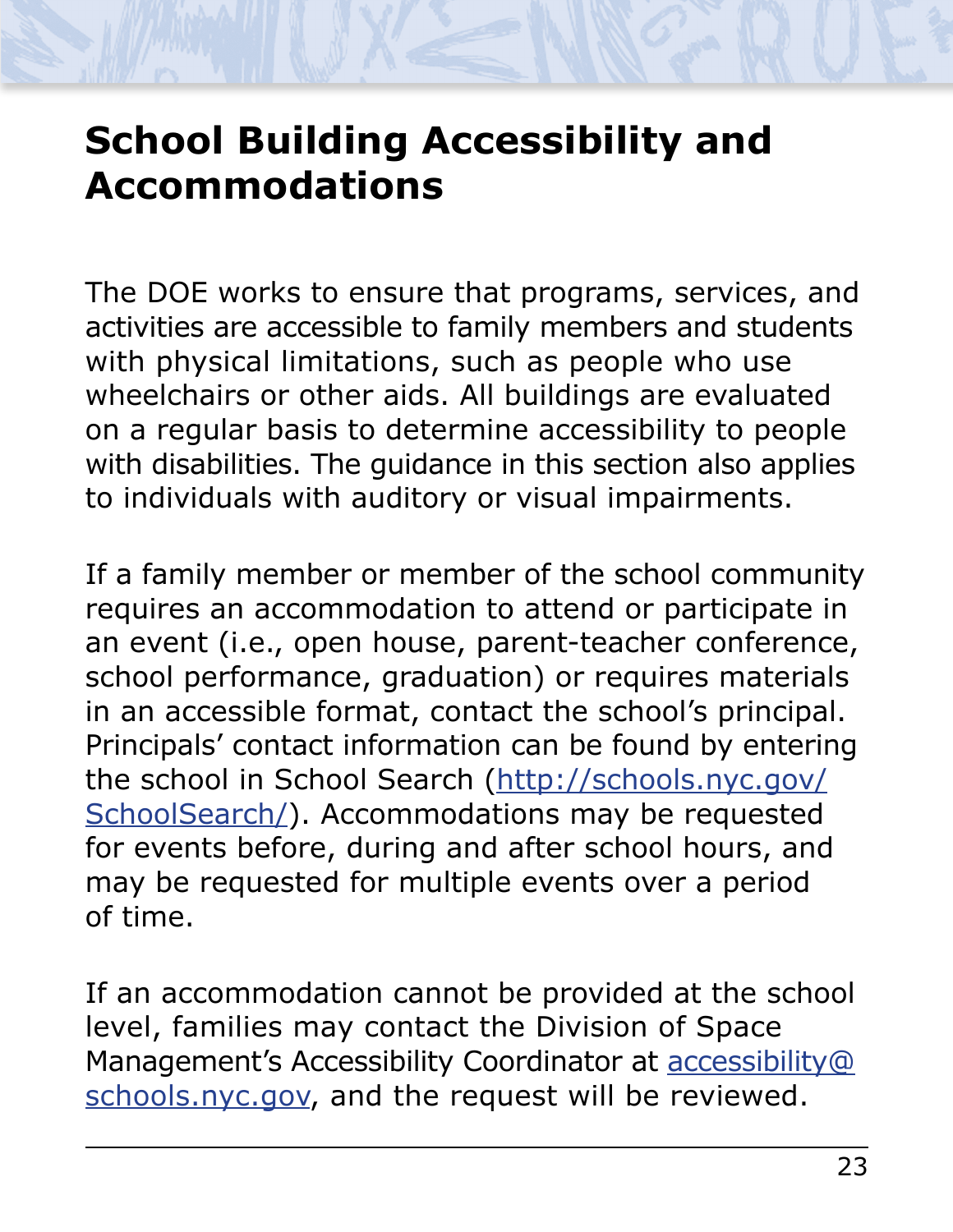Families should submit accommodation requests as far in advance as possible.

Building Accessibility Profiles (http://schools.nyc.gov/ Offices/OSP/Building+Accessibility+Profiles) are posted online and can be reviewed by families. These profiles indicate the functional accessibility of a building for families and other members of the school community. All schools are currently being reviewed by a new, 10-point scale that is designed to provide more information for families on the different accessibility features of a school. Currently, Building Accessibility Profiles are available for partially accessible buildings in Manhattan and Staten Island that house high school grades.

Additionally, school accessibility information (http:// schools.nyc.gov/Offices/OSP/Accessibility.htm) is available for district schools and Pre-K Centers online.

For more information about full and partial accessibility visit (http://schools.nyc.gov/Offices/OSP/Accessibility).

• A fully accessible building is a building that is constructed post-1992 which complies with all of the ADA's design requirements and has no barriers to access for persons with mobility impairments.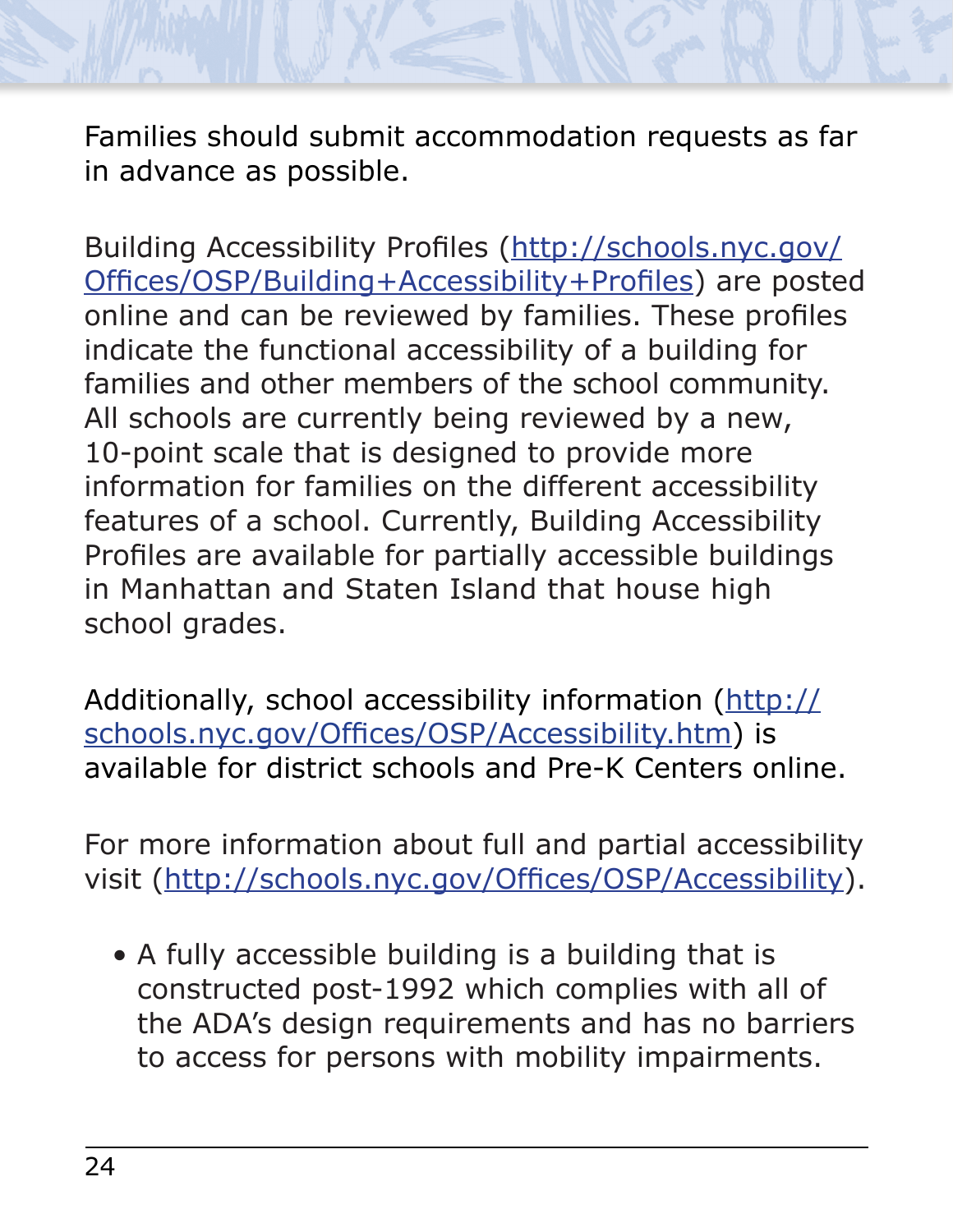• A partially accessible building allows for persons with mobility impairments to enter and exit the building, access relevant programs, and have use of at least one restroom, but the entire building may not be accessible. This designation varies by building.

To learn more about the accessibility of a New York City Early Education Center, please call the program directly. For assistance determining accessibility of a New York City Early Education Center, please email earlychildhood@schools.nyc.gov.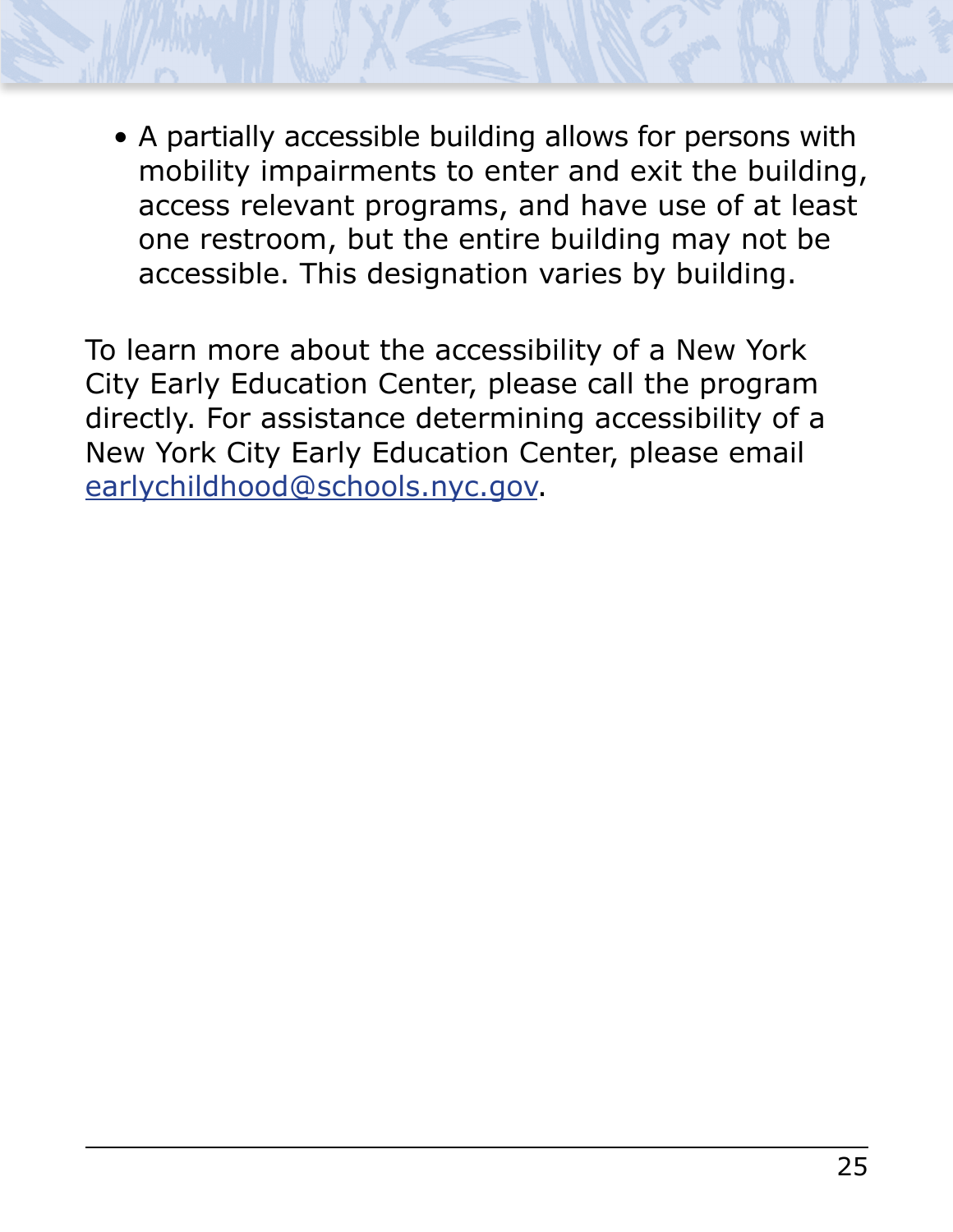# <span id="page-25-0"></span>**School Transportation**

A child's eligibility for school transportation is determined by the student's grade level and the distance between the student's residence and school, as displayed in the chart below. Some students receive specialized transportation as outlined in their Individualized Education Program (IEP).

Children under the age of five, who are enrolled in special education Pre-K or Early Intervention programs, are eligible for curb-to-curb yellow bus service as indicated by an Individualized Education Program (IEP) or Individualized Family Service Plan (IFSP). More information is available on the Pre-K and Early Intervention Transportation page (http://www.optnyc. org/ServicesAndEligibility/prekeitransportation.htm) on the Office of Pupil Transportation website.

For more information or to make a transportation request, please contact your child's school or the Office of Pupil Transportation (http://www.optnyc.org) by emailing pupiltransportationteam@schools.nyc.gov or call (718) 392-8855.

A table showing student eligibility for transportation can be found here: http://www.optnyc.org/ ServicesAndEligibility/getransportation.htm.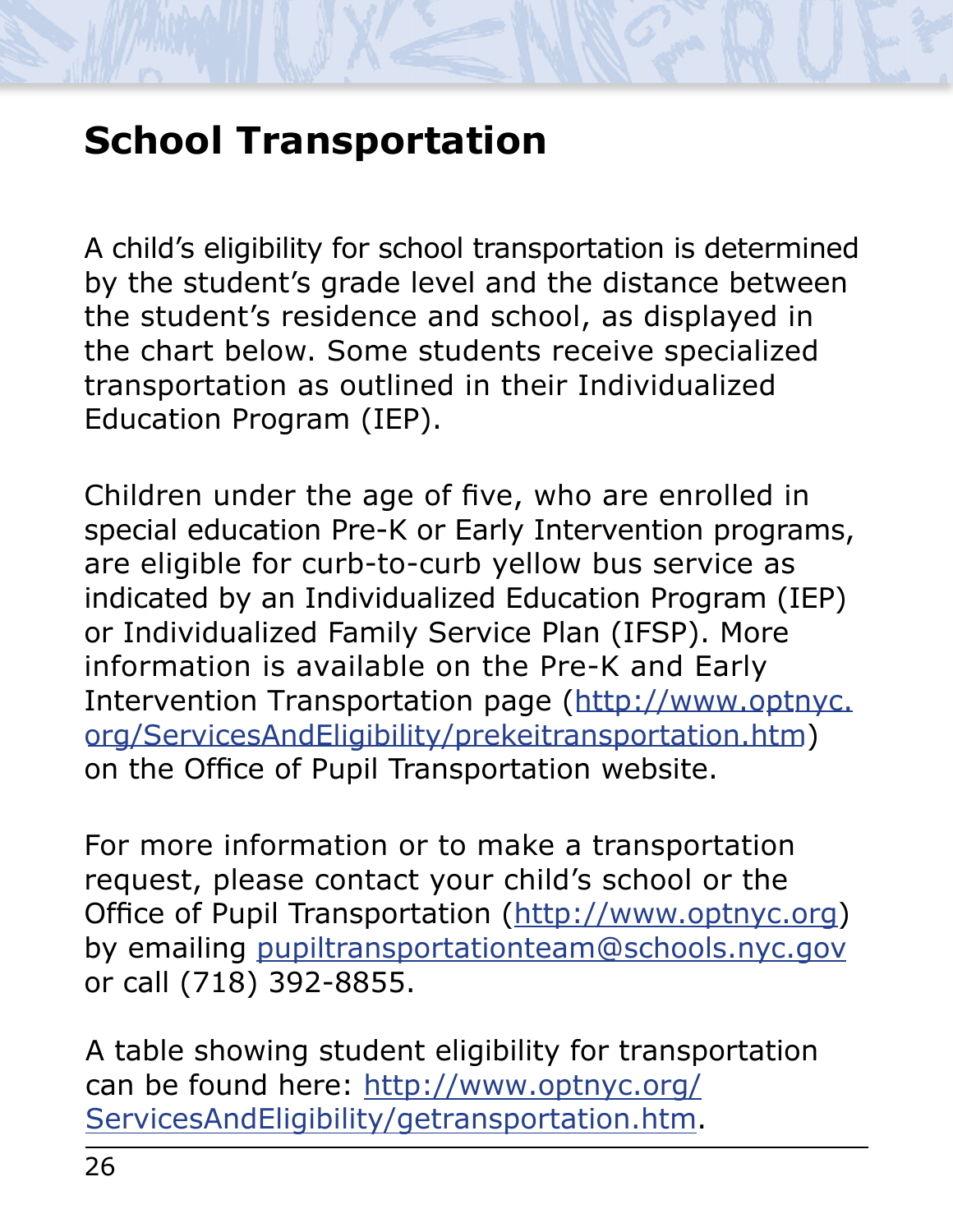### **Half Fare Eligible**

Students determined half fare eligible live close enough to school to walk, but may request a half fare student MetroCard through their school's transportation coordinator. Half fare MetroCards are provided as a courtesy by the Metropolitan Transit Authority (MTA) and are valid for use on MTA buses only, and the student is responsible for paying half the current fare each way.

#### **Full Fare**

Any student who is eligible for full fare transportation may be issued a full fare student MetroCard upon request or if yellow bus transportation is not available for that student. All students living in shelter are eligible to receive full-fare Student MetroCards. Student MetroCards are issued by the school's transportation coordinator,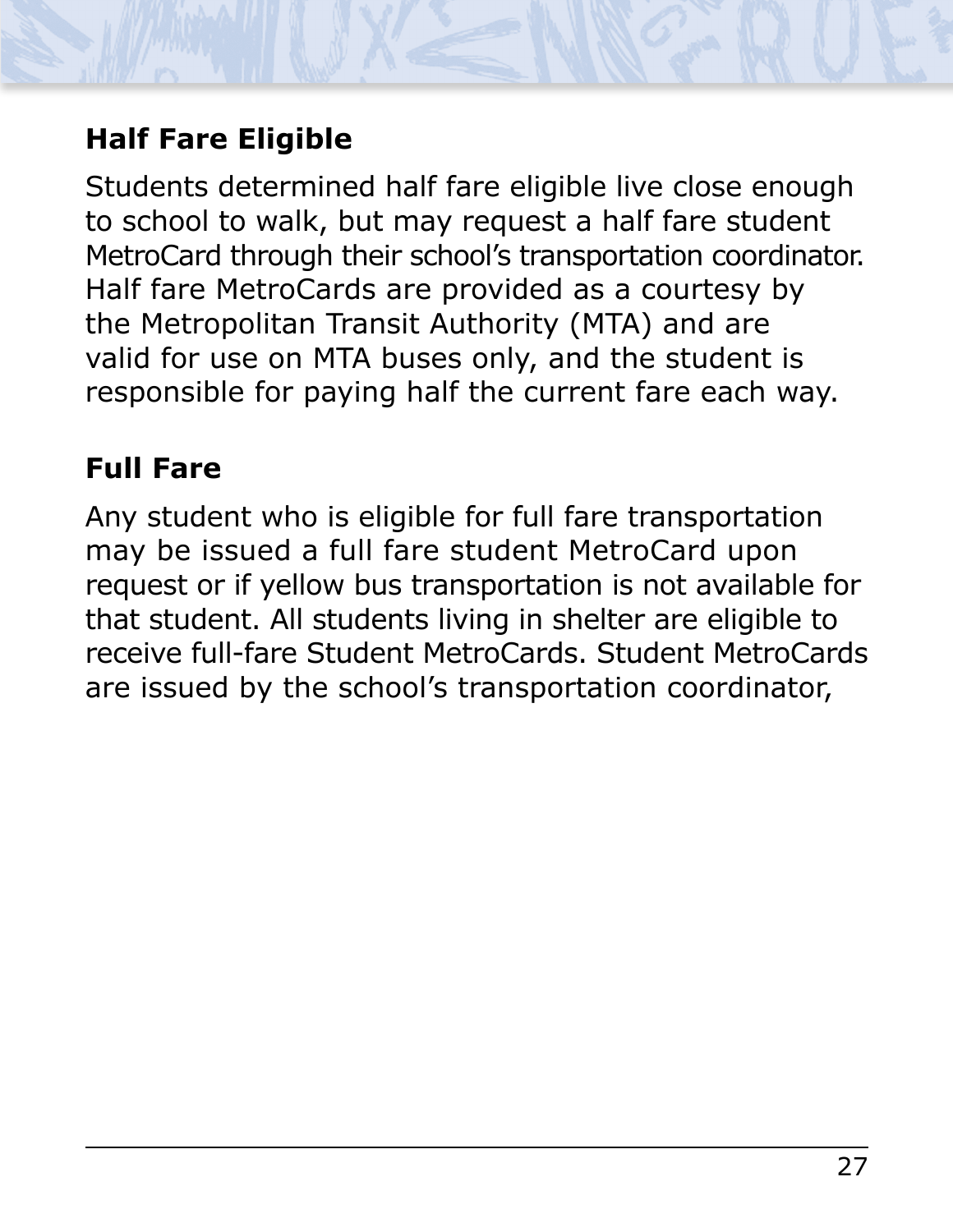

based on eligibility. Parents of children in Kindergarten through sixth grade living in shelter may also receive a MetroCard to accompany their child to school. Parents of students in Kindergarten through sixth grade living in shelter can obtain a MetroCard from the DOE staff at their shelter, shelter staff, or by visiting the Students in Temporary Housing Content Expert (http://schools. nyc.gov/NR/rdonlyres/6C02DF12-F56D-4024-BE84 EA5B6A51A7B9/0/STHContactInformationFOR DISTRIBUTION 10217.pdf) in their borough.

### **School Bus**

In order for a student to receive yellow bus service, each of the following criteria must be met:

- The student must be eligible for full fare
- transportation;<br>• The student must be in Kindergarten through 6th grade
- The student's residence must be in the same district as the school (if attending a public school) or the same borough (if attending a charter or non-public school).
- The student's school must have yellow bus service available for all eligible students
- A bus stop within the student's grade/distance eligibility exists or can be added to accommodate the student.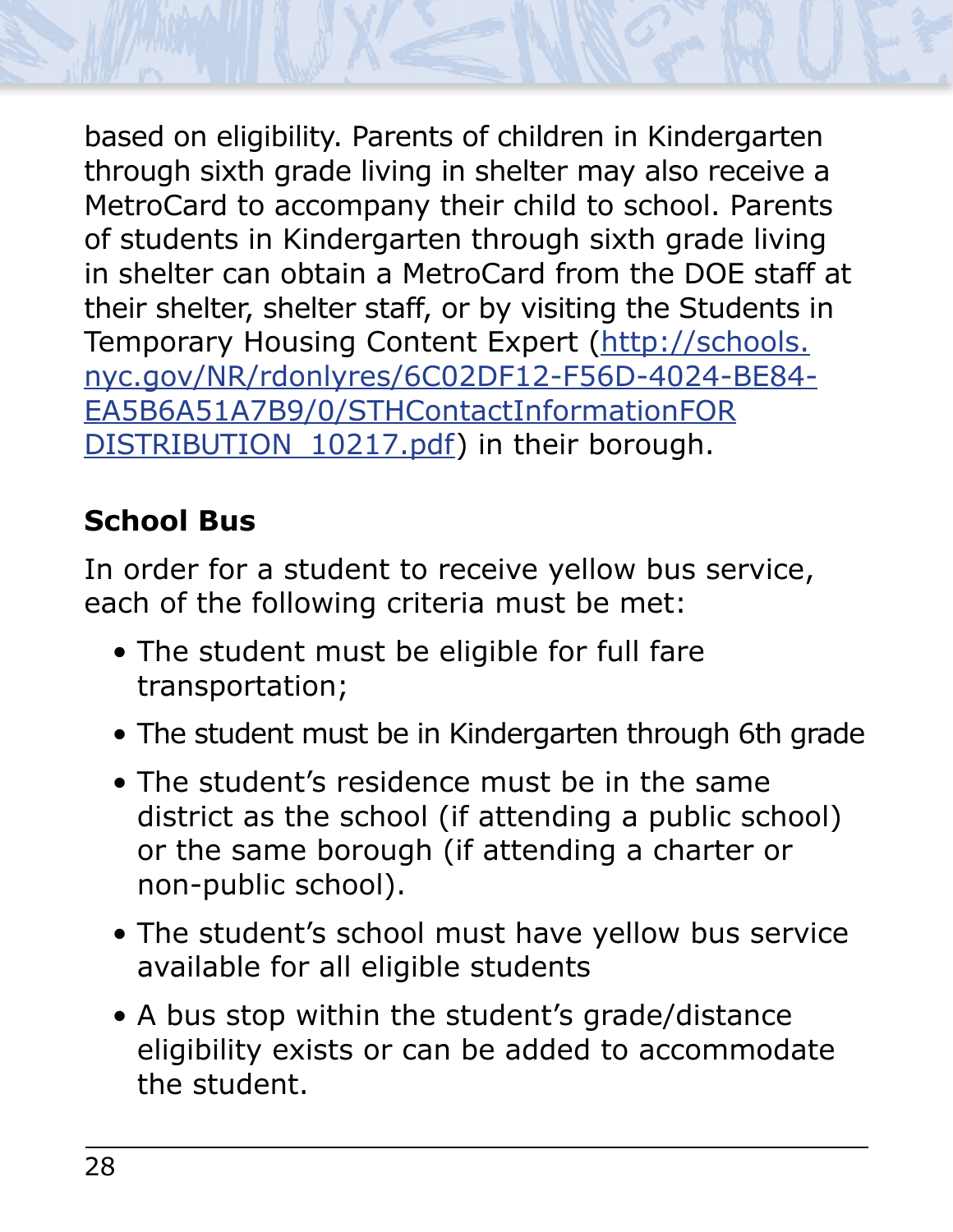If each of the above criteria is met, students pre-registered for school opening will be assigned a bus stop. Parents of late-registering students may request yellow bus service at their school. School staff will check eligibility and assign the student to a stop or request a new stop through OPT.

All students in Kindergarten through sixth grade living in shelter who are eligible for school bus transportation are routed within a week of being found eligible for shelter placement. Additionally, students who are in other forms of temporary housing, students in foster care, and students who were previously homeless and recently moved to permanent housing may submit a request form for busing.

Parents and Guardians of students who receive transportation should always update the student's school with any changes to the student's address.

The MTA's Guide to Accessible Transit (http://web.mta. info/accessibility/stations.htm) outlines accessible public transportation options including buses, accessible subway stops, and Access-a-Ride. The New York City Accessible Dispatch Program (http://accessibledispatch. org/) provides individuals with disabilities access to green and yellow wheelchair accessible taxis.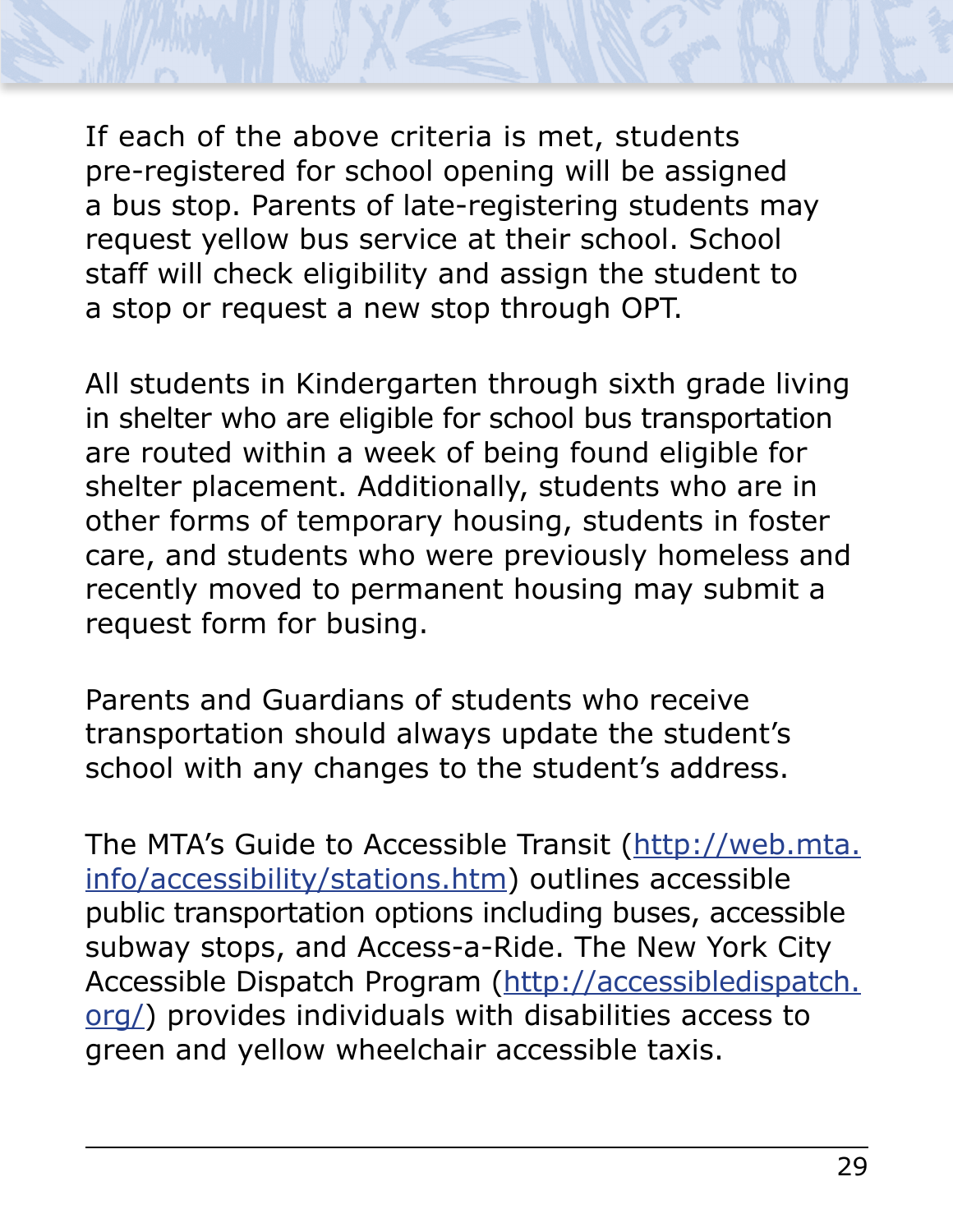# <span id="page-29-0"></span>**Student Attendance**

If the disability of a parent or guardian may impact the attendance of their child, the child's teacher and principal should be notified. Our schools and programs work with families to understand what may cause low attendance, provide support and discuss strategies for improvement. All schools are required to take attendance on a daily basis.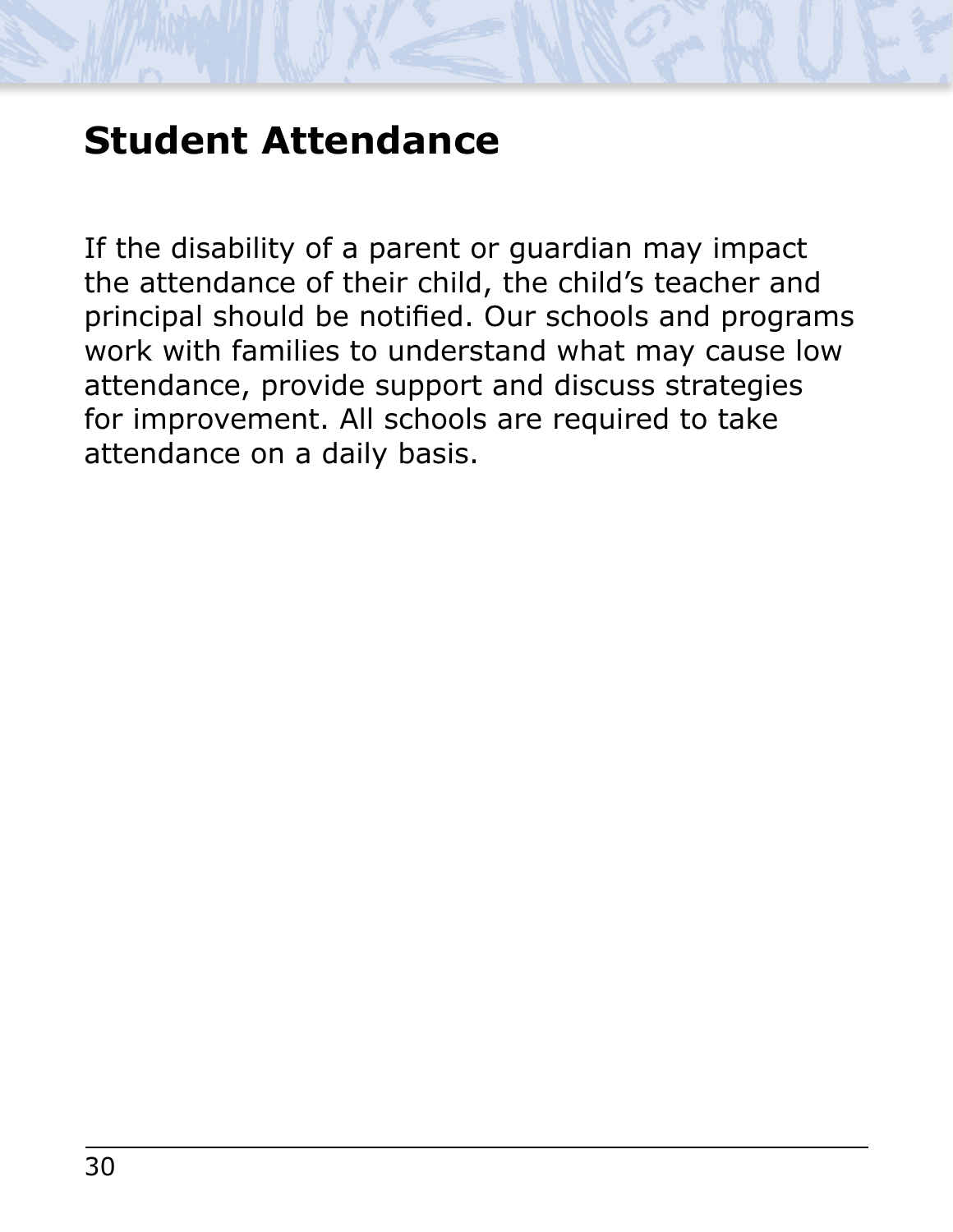# <span id="page-30-0"></span>**Website Redesign**

The DOE is working to make its website easier to access for people with disabilities. A new website with primarily accessible content will launch during the 2017-18 school year. The DOE will continue to make its website more accessible consistent with the Web Content Accessibility Guidelines 2.0, Level AA (http:// www.w3.org/WAI/intro/wcag). For assistance with a particular page or document on our current site, please use the website feedback form (http://schools.nyc. gov/ContactDOE).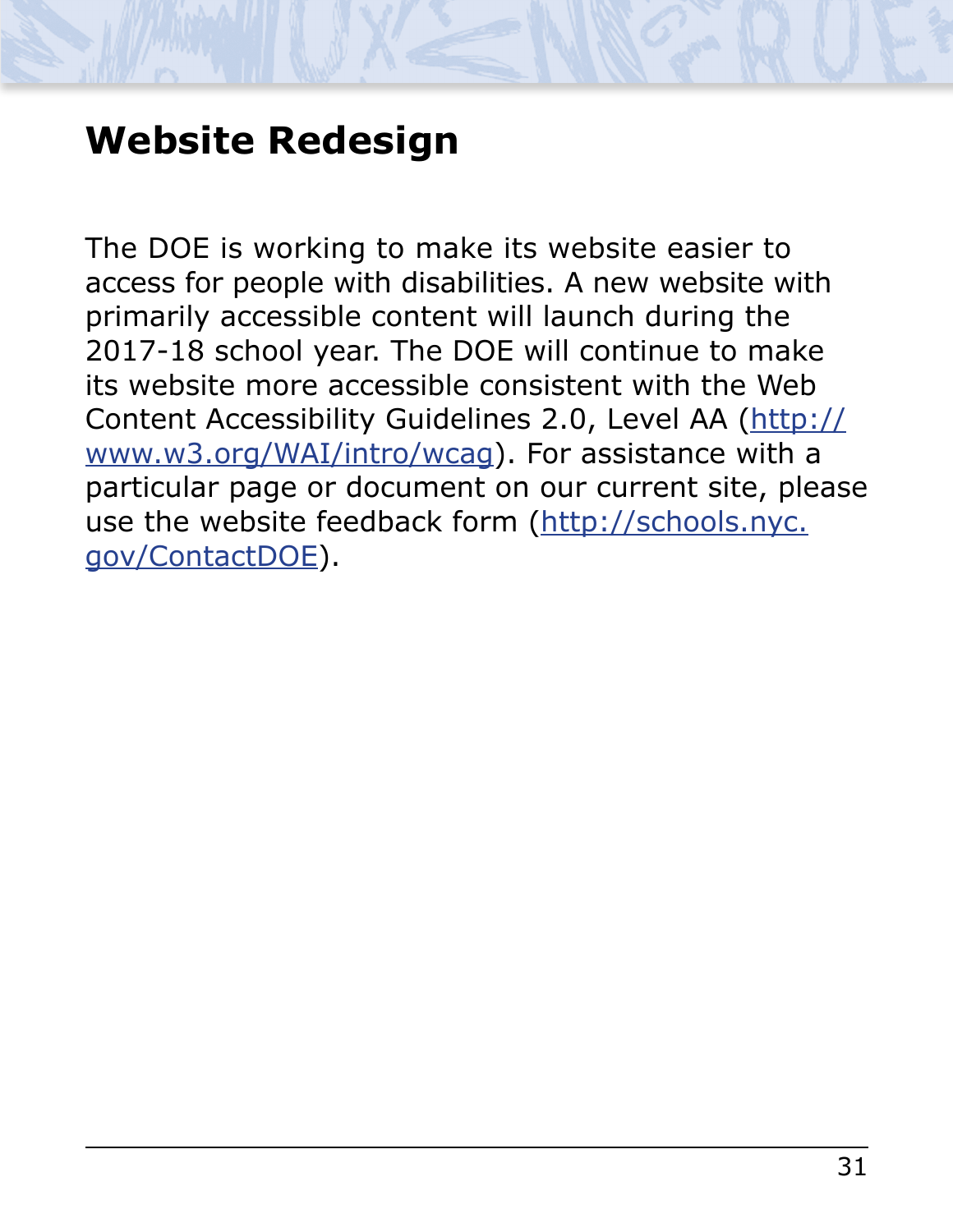# <span id="page-31-0"></span>**Opportunities for Family Engagement**

There are many opportunities for families to engage with their school community at the school, district or citywide level. For a comprehensive list of all organizations and options, please visit the Parent Leadership (http:// schools.nyc.gov/Offices/FACE/ParentLeader) website. Additionally, the Chancellor publishes Parent Leader Times (http://schools.nyc.gov/Offices/FACE/ ParentLeader/Parent+Leader+Time.htm) each quarter.

#### **Parent Association/Parent Teacher Association**

 and hold fundraising activities to benefit the education,Each school is required to have a Parent Association or a Parent Teacher Association (PA/PTA) (http://schools. nyc.gov/Offices/FACE/ParentLeader/PAPTA+Info.htm). All parents, step-parents, legally appointed guardians, foster parents and persons in parental relation are automatically members of their school's PA/PTA. PA/PTAs can be one of the strongest advocates for improving the public education system through the dedication of devoted parents. PA/PTAs conduct outreach to involve parents in school life, support school activities such as parent-teacher conferences, open houses, and curriculum nights, host parent workshops and meetings, social and cultural programs in school. For more information, visit the Parent Association or a Parent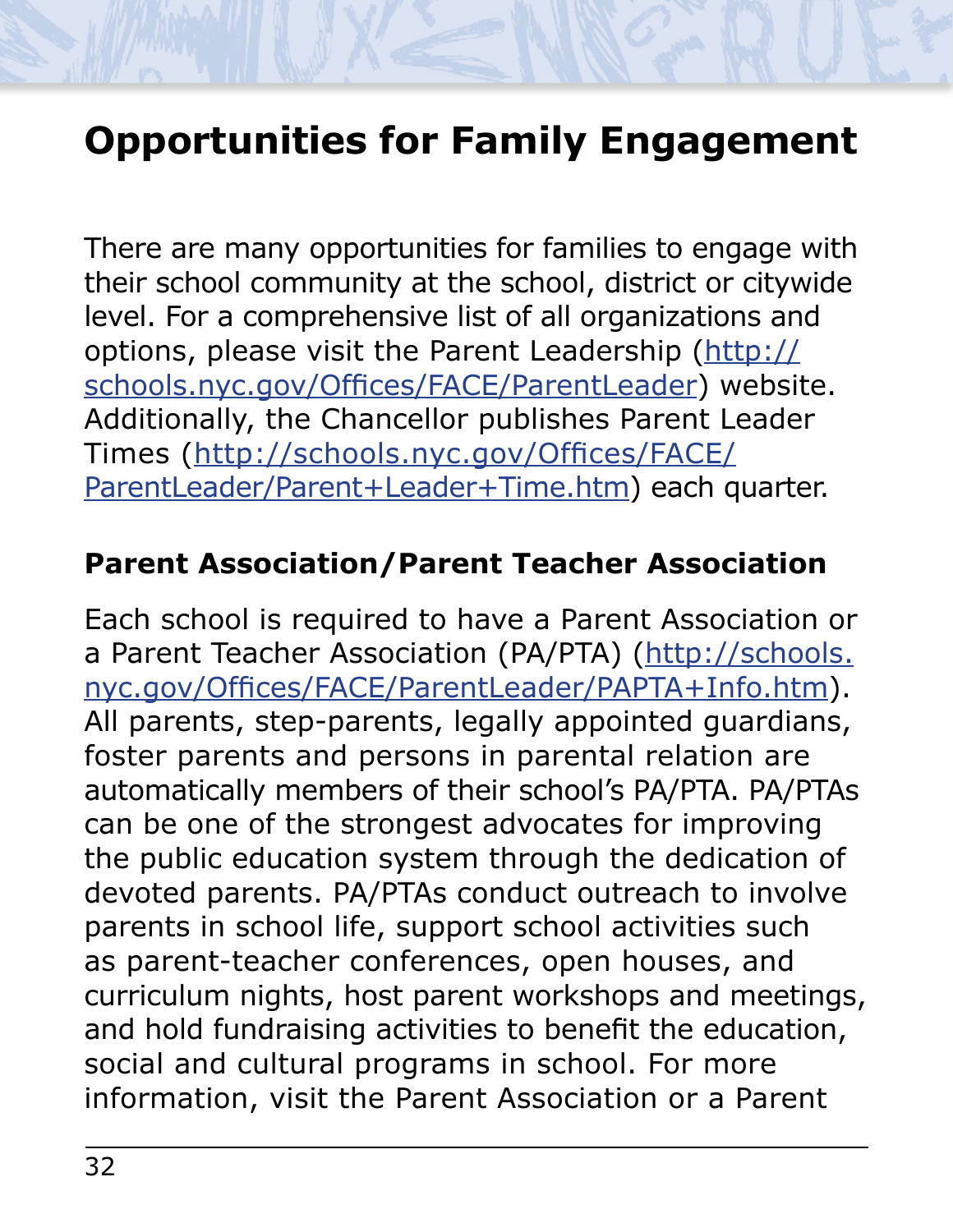Teacher Association (PA/PTA) page (http://schools.nyc. gov/Offices/FACE/ParentLeader/PAPTA+Info.htm).

#### **Become a Certified Parent IEP Team Member**

Parents and Guardians can become a Certified Parent IEP (Individualized Education Program) Team Member as the parent of a child who is classified as having a disability. Members may not be an employee of the DOE. Parent members participate in IEP meeting discussions and provide support to families of students with a known or suspected disability who request their attendance. For more information, visit the Parent IEP Member Training page (http://schools.nyc.gov/ Academics/SpecialEducation/FamilyResources/ ParentIEPMemberTraining/default.htm).

### **School Leadership Team**

The School Leadership Team (SLT) (http://schools.nyc. gov/Offices/FACE/ParentLeader/SchoolLeadership.htm) provides a structure for school-based decision making and the development of a collaborative school culture. The SLT members develop educational policies for their school and align resources to those policies. SLTs provide ongoing evaluations and assessments of a school's educational programs and their effect on student achievement. The SLT in each school is composed of parents and staff and meets at least once a month.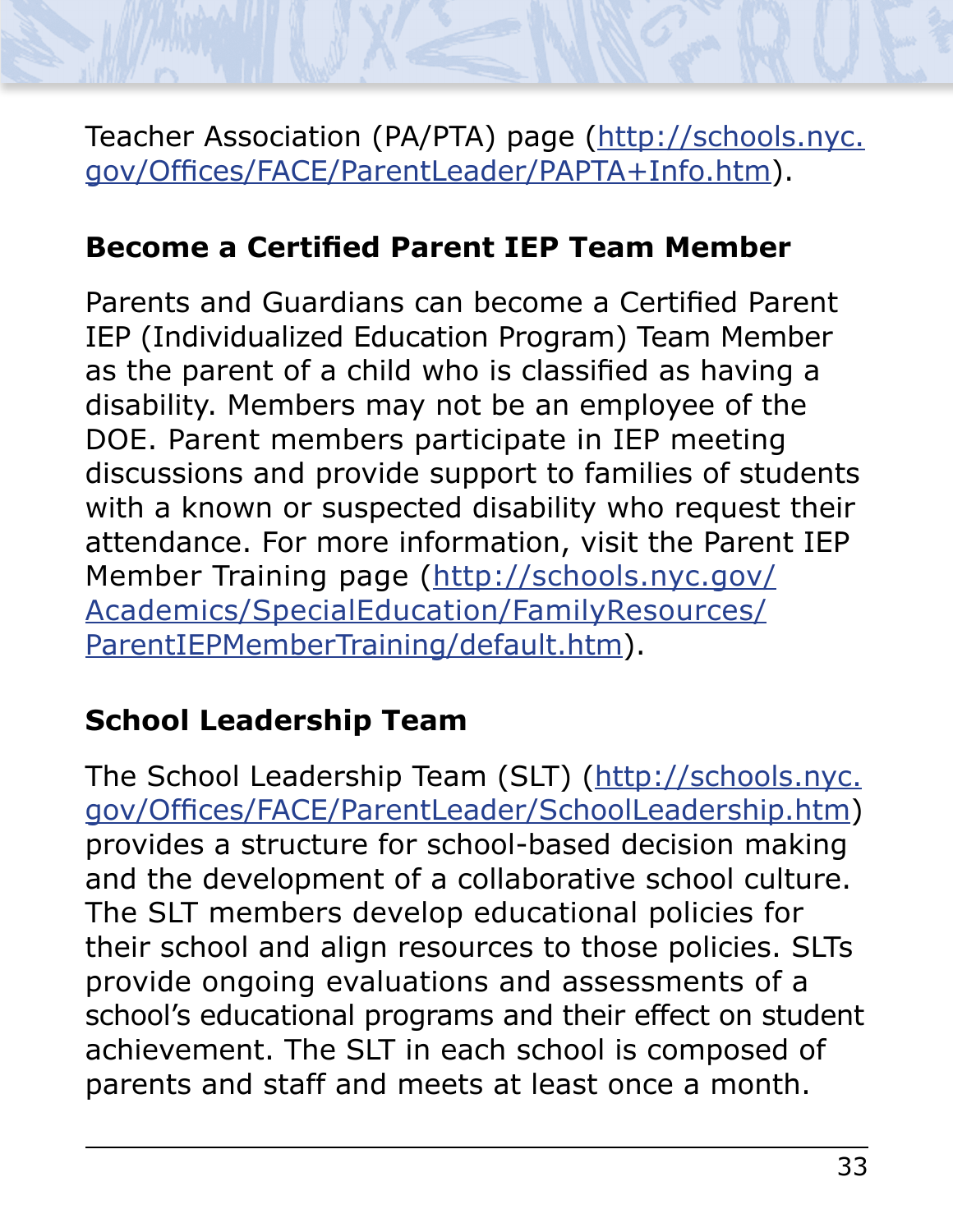### **Presidents' Council**

A Presidents' Council (http://schools.nyc.gov/Offices/ FACE/ParentLeader/DistrictLeadership.htm) is an organization of PA/PTA presidents (or their designees) that represents the interests of parents and parent leadership organizations. Each community school district is required to have a Presidents' Council. Each borough is required to have a Presidents' Council for its high schools. Citywide special education schools (District 75) have a citywide Presidents' Council.

#### **District Leadership Teams**

Presidents of the District Presidents' Council are mandatory members of a District Leadership Team (DLT) (http://schools.nyc.gov/Offices/FACE/ ParentLeader/DistrictLeadership.htm). District Leadership Teams review Comprehensive Educational Plans for schools in their districts and develop district-wide plans. They also provide guidance and assistance to School Leadership Teams.

### **Community Education Council**

The 32 Community Education Councils (CECs) (http://schools.nyc.gov/Offices/CEC/) allow for parent involvement on the district level and play an essential role in shaping education policies for New York City public schools. CECs have a total of 12 members: nine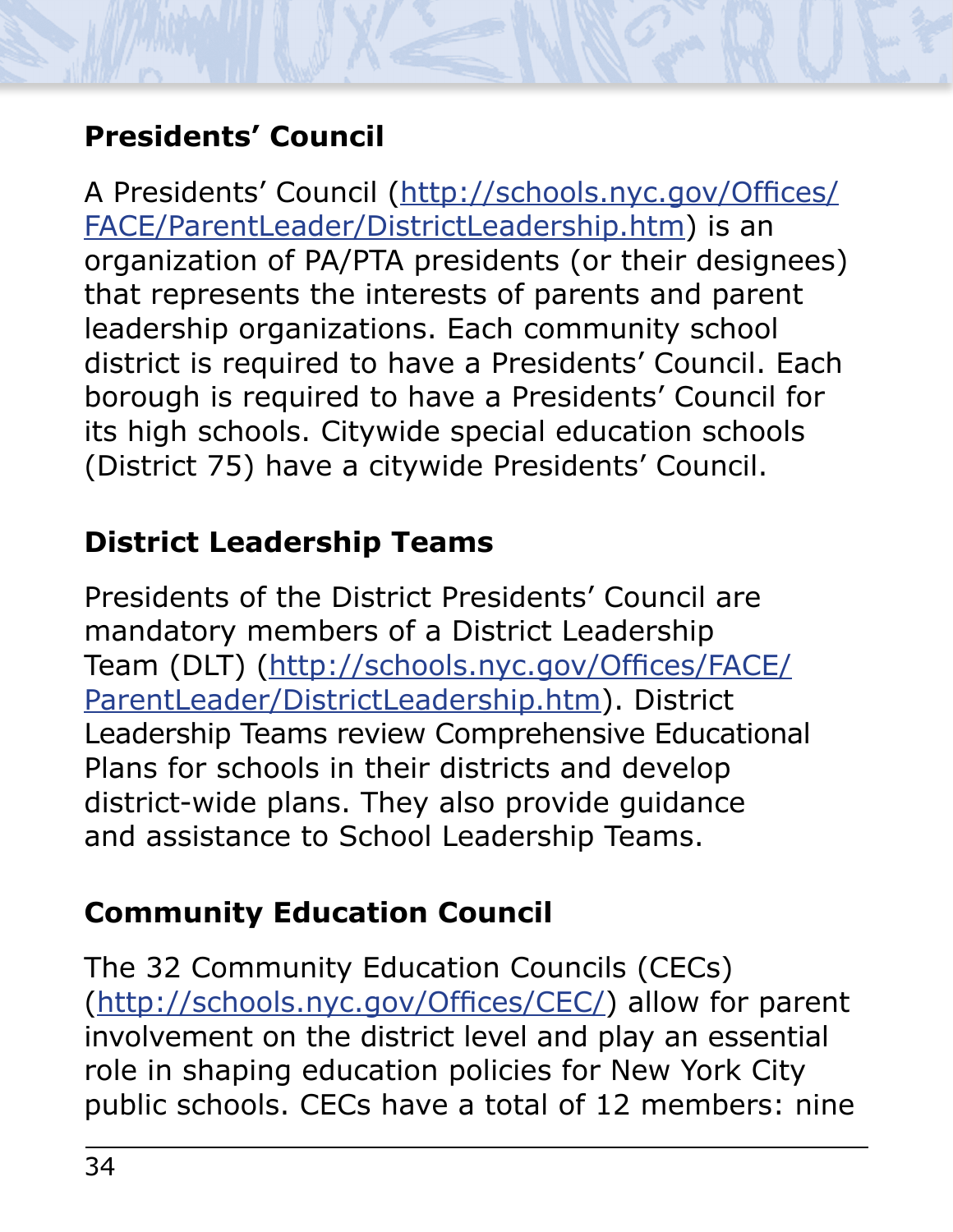

parents of students in kindergarten through eighth grade (two seats are reserved for a parent of an ELL and a parent of an IEP student), two members appointed by the Borough President, and one nonvoting high school student. Each school district has a CEC.

#### **Citywide Education Councils**

The four Citywide Education Councils allow for parent involvement at the city level, advocating for specific populations. The four Citywide Councils are: Citywide Council on High Schools, Citywide Council on Special Education, Citywide Council on English Language Learners, and Citywide Council for District 75. Like CECs, these councils have 12 members each (except for the Citywide Council on High Schools, which has 14) and they meet monthly. Community Education Council members are elected every two years. Each Citywide Council has two parent members who are appointed by the Public Advocate as well as a nonvoting student member. Parent selections and appointments will take place every two years. For more information, and to apply to be a Council Member, visit the Community and Citywide Education Council webpages (http://schools.nyc.gov/ Offices/CEC/).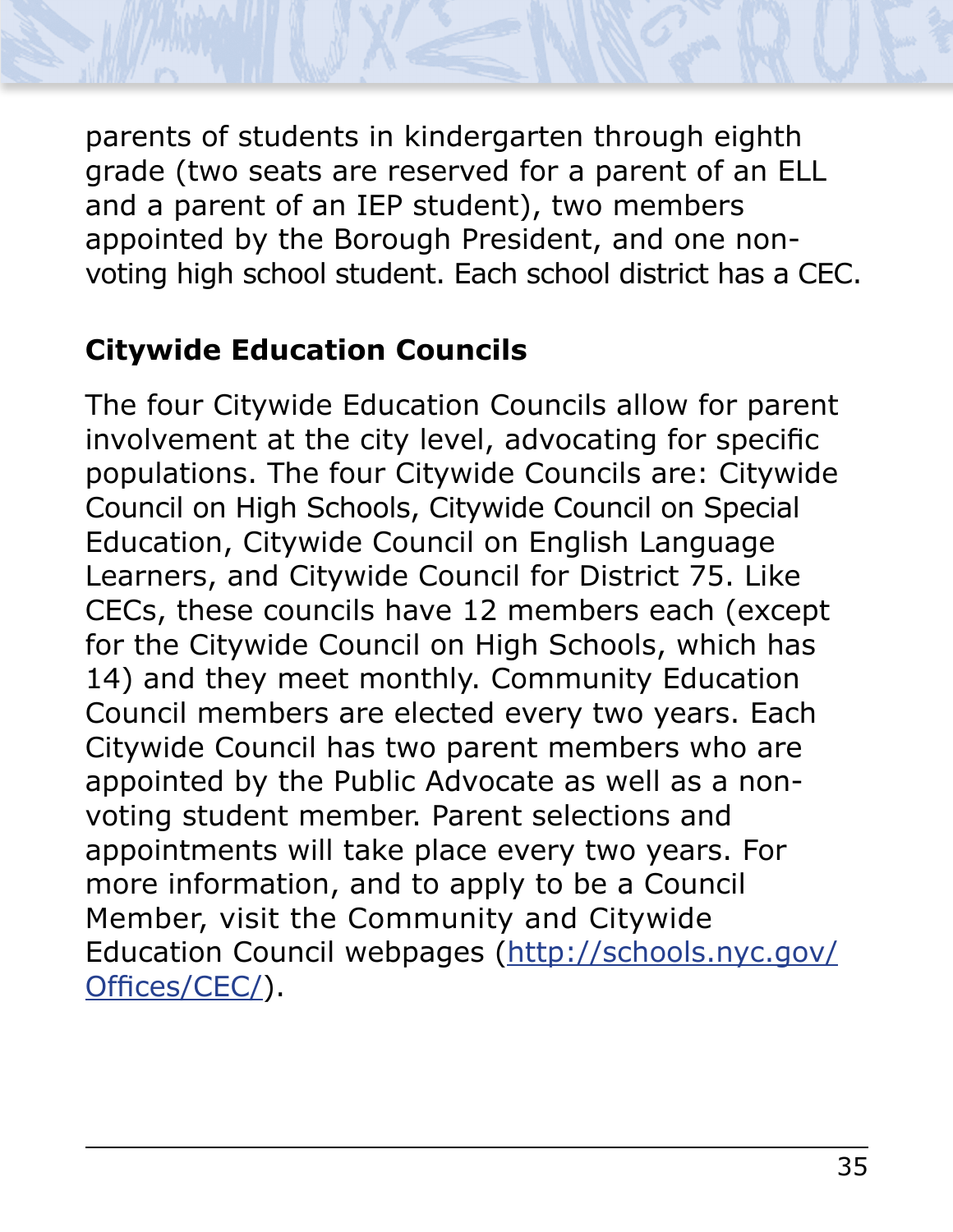### **Panel for Educational Policy**

The Panel for Educational Policy (http://schools.nyc. gov/AboutUs/leadership/PEP/) is the citywide board governing the Department of Education. It consists of 13 appointed members and the Chancellor. Each borough president appoints one member and the mayor appoints eight. It considers such issues as school space usage, contracts, and amendments to the Chancellor's Regulations.

#### **Chancellor's Parent Advisory Council**

The Chancellor's Parent Advisory Council (CPAC) is comprised of each Presidents' Council President (or a designee). This committee meets monthly and discusses citywide issues facing parent leadership.